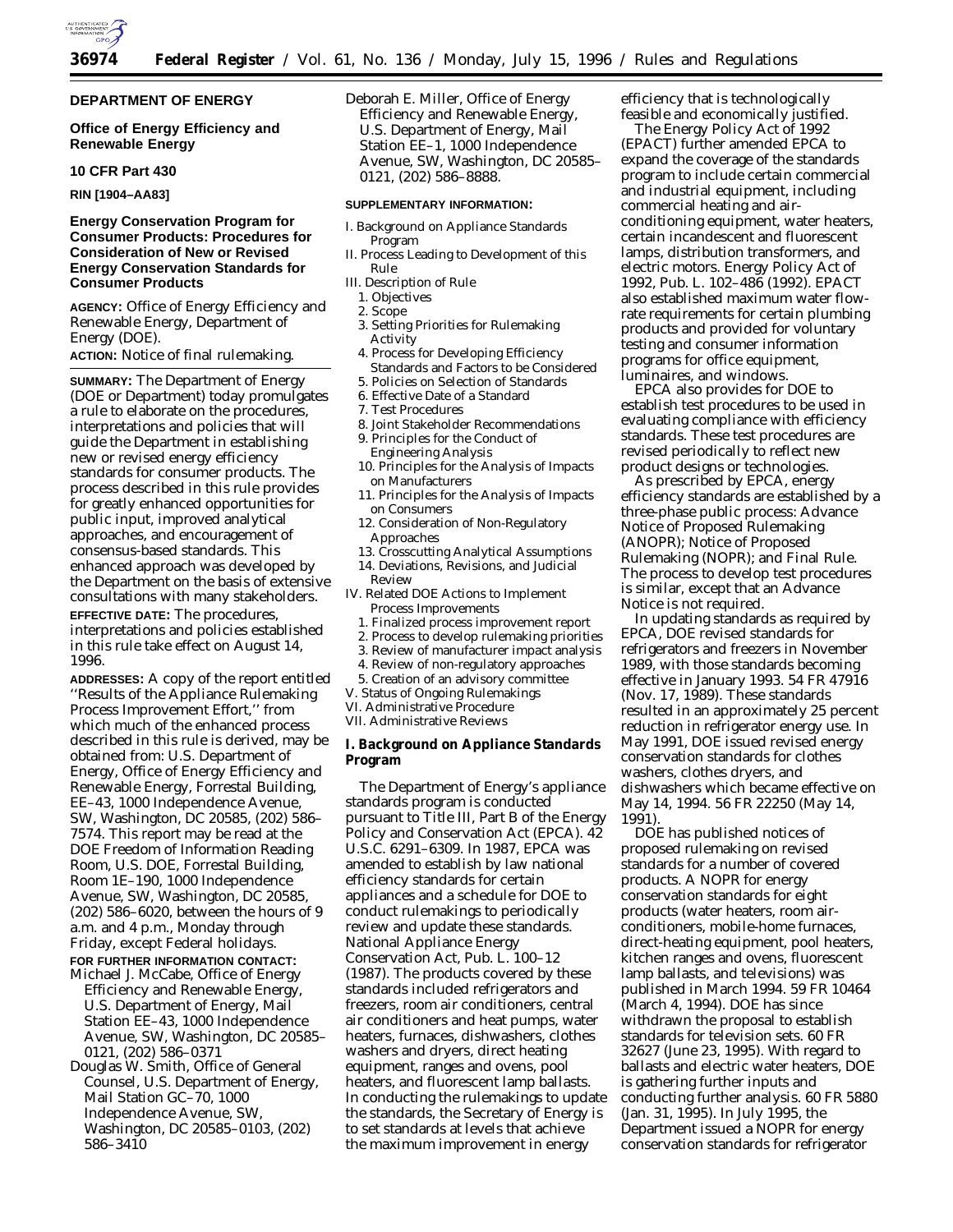products which was based largely on a proposal made by a coalition of refrigerator manufacturers, electric utilities, states and energy conservation advocates. 60 FR 37388 (July 20, 1995).

The Department of the Interior and Related Agencies Appropriations Act for Fiscal Year 1996 included a moratorium on proposing or issuing energy conservation appliance standards for the remainder of Fiscal Year 1996. *See* Pub. L. 104–134. The Department is continuing to work on the analyses underlying proposed standards and on test procedure revisions during this fiscal year.

The appliance standards program supports key objectives of the Administration's Sustainable Energy Strategy, which include: Increasing the efficiency of energy use in order to strengthen our economy and improve living standards; reducing the adverse environmental impacts associated with energy production, delivery and use; and keeping America secure by reducing our vulnerability to global energy market shocks. Although the Department recognizes that policies that rely on market forces or market-based incentives are preferable in many circumstances, appropriate regulatory intervention can achieve efficiency gains that will benefit consumers, businesses, and the Nation. Existing appliance standards are projected to save 23 quadrillion BTUs of energy from 1993 to 2015, resulting in estimated consumer savings of \$1.7 billion per year in 2000 and estimated annual emission reductions of 107 million tons of carbon dioxide and 280 thousand tons on nitrogen oxides by 2000. An aggressive program for promoting the efficient use of energy resources, including appliance efficiency standards that are technically feasible and economically justified, is a critical element of the Sustainable Energy Strategy.

**II. Process Leading to Development of This Rule**

Since the National Performance Review's recommendations on Regulatory Reform were issued over two years ago, the U.S. DOE has forged new ways of carrying out its appliance standards rulemaking responsibilities. To supplement the traditional rulemaking process established by law, the Department has encouraged consensus-based alternatives and invited interest group participation in the early stages of standards development with mechanisms such as technical sessions and workshops.

In September 1995, the Department announced a formal effort to consider

further improvements to the process used to develop appliance efficiency standards, calling on energy efficiency groups, manufacturers, trade associations, state agencies, utilities, and other interested parties to provide input to guide the Department's work. To date, the Department's process improvement effort has consisted of several elements:

- —A series of preliminary meetings were held with interested parties to identify opportunities for improvement in the rulemaking process, standards priority setting, analysis methods and Department decision-making;
- —Interviews were conducted with thirty organizations that have participated in past appliance rulemakings to solicit information regarding the perceived strengths and weaknesses of the process;
- —A preliminary draft ''Process Improvement Plan'' was developed from these initial meetings and interviews;
- —A public workshop was held to obtain broad-based input on the Department's draft ''Process Improvement Plan'' and other elements of the Department's proposed new approach;
- —A draft report entitled ''Results of the Appliance Rulemaking Process Improvement Effort'' was prepared and distributed for comment to the workshop participants;
- —Follow-up meetings were held with interested parties on the issues raised in the draft report; and
- —Several drafts of today's rule were shared with stakeholders, and the Department addressed numerous comments made by interested parties in written submissions and during two well-attended stakeholder workshops.

The publication of this rule is an important step in institutionalizing the procedural improvements identified in this process. It is not, however, the only step. Other actions in the Department's process improvement effort include: A review of the manufacturing impact analysis model and methodologies; a review of non-regulatory approaches; the prioritization of future rules; and the creation of an advisory committee consisting of a representative group of interested parties, to oversee the implementation of these commitments. (See section IV of the Supplementary Information.) The objective is to act quickly to implement this enhanced standards development process, and to continue to invite extensive stakeholder consultation in the implementation phase.

The Department's many stakeholders have contributed tremendously to this effort to review the Department's procedures. The Department appreciates that sustained contribution, and is committed to implement a process that is more responsive to stakeholder concerns.

#### **III. Description of Rule**

## *1. Objectives*

Section 1 of the rule articulates the Department's major objectives for the enhanced process to be employed for considering new or revised appliance efficiency standards. The Department's objectives are to:

(a) Provide for early input from stakeholders

(b) Increase predictability of the rulemaking timetable

(c) Increase use of outside technical expertise

(d) Eliminate problematic design options early in the process

(e) Fully consider non-regulatory approaches

(f) Conduct thorough analysis of impacts

(g) Use transparent and robust analytical methods

(h) Articulate policies to guide selection of standards

(i) Support efforts to build consensus on standards

(j) Reduce time and cost of developing standards

#### *2. Scope*

Section 2 describes the applicability of the enhanced process contained in the rule. The Department has adopted a common sense approach to the transition to this enhanced process.

DOE will use the new approach for all new rulemakings. With regard to rulemakings that are already underway, DOE and interested parties have invested substantial effort and resources. In balancing whether the benefits of using this enhanced process justify the delay of starting these rulemakings anew, DOE has concluded that the new process will be used, from the start, with respect to rulemakings in which a NOPR has not yet been published. To the extent analytical work has already been done or public comment on an ANOPR has already been provided, such analysis and comment will be considered, as appropriate, in proceeding under the new process. A case-by-case review is needed to determine how to proceed (i.e., whether some or all of the analytical or procedural steps should be repeated) with respect to products for which a NOPR has been issued and the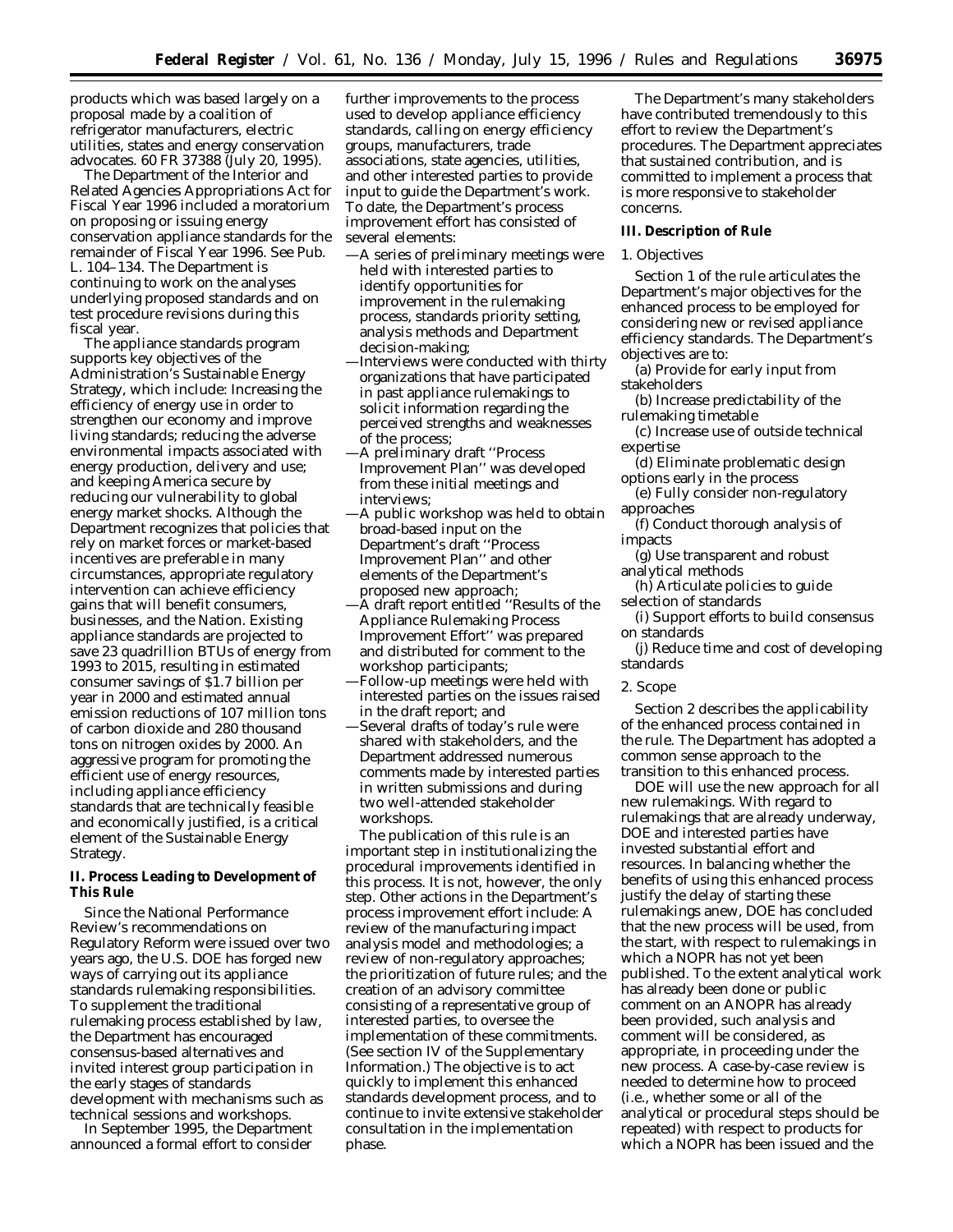analysis is nearly complete. DOE's intentions concerning how to proceed with those rulemakings that are beyond the NOPR stage are discussed in some detail in section V below. Note that the rulemakings beyond the NOPR stage include one rule based on a consensus stakeholder recommendation and others for which there has been shared analysis and public workshops consistent with the direction of this rule.

# *3. Setting Priorities for Rulemaking Activity*

Section 3 describes the process that will be used in developing rulemaking priorities, including factors to be considered. The annual process invites public input on the program's rulemaking agenda for the coming year, establishes factors to be considered in establishing priorities, and provides, in conjunction with the Department's Regulatory Agenda, a clear set of expectations about the scheduled rulemaking activities.

## *4. Process for Developing Efficiency Standards and Factors To Be Considered*

Section 4 establishes the process for developing efficiency standards. This process is designed to provide for greater, and more productive, interaction between the Department and interested parties throughout the process. It is also designed so that key analyses are performed earlier in the process, with early opportunities for public input to and comment on the analyses. The process is consistent with the procedural requirements of law, but adds some important steps to enhance the process.

Building upon the National Performance Review's regulatory reform initiative, an effort has been underway at the Department to increase consultation with interested parties at every stage of the rulemaking process. In addition to holding the formal public hearings and soliciting written comments, the Department has increased its use of public workshops and other less formal tools to develop more effective standards. The Department has received broad support for its recent efforts to open the standards development process and its commitment to obtain input from interested parties early—well in advance of the ANOPR—and often in the rulemaking process.

Section 4 also articulates factors that DOE will take into account in screening design options, selecting candidate standard levels, and selecting proposed and final standard levels.

(a) Pre-ANOPR Screening and Analysis of Design Options

As described in section 4(a), the first step in a rulemaking will be a screening analysis that will identify the product categories and technologically feasible design options and then narrow the range of design options being considered for the development of candidate standard levels. This screening analysis, along with the engineering analysis and the selection of candidate standard levels, will occur before DOE publishes an ANOPR.

Some manufacturers have expressed concern that the Department may devote too much attention to consideration of design options that: Are not practical to mass manufacture, install or service; have substantial impacts on consumer utility; or raise significant safety concerns. The screening step is designed to address these concerns. The Department will develop, with input from interested parties, a list of design options for further consideration. The Department will eliminate from further consideration a design option that: Is not technologically feasible; is not practicable to manufacture, install and service; has significant adverse impact on the utility of the product to consumers; or adversely affects health or safety. Consistent with *Natural Resources Defense Council* v. *Herrington,* 768 F.2d 1355 (D.C. Cir. 1985), the Department will evaluate design options for technological feasibility on the basis of whether the options are in use by industry or research has progressed to the development of a prototype. However, consideration of practicability to manufacture, impacts on consumer utility and health and safety effects at this stage is designed to ensure that commercially impractical designs, even if technologically feasible, are screened out on the basis of other statutory criteria early in the process. This early screening approach should reduce uncertainty as to the direction of standards development.

The Department will seek expert input to conduct the necessary analyses. The Department, with input from interested parties, will identify issues that will be examined in the engineering analysis and the types of specialized expertise that may be required. With these specifications, DOE will select appropriate contractors, subcontractors, and as necessary, expert consultants to perform the engineering analysis and the impact analysis. DOE, in consultation with interested parties, also will identify technology/industry experts who can provide independent,

expert review of the results of the engineering analysis and the subsequent impact analysis. The Department will consider in the analyses, wherever feasible, data, information and analyses received from stakeholders.

After the screening of design options, the DOE contractor will perform engineering and initial economic analysis of the design options. The results of this analysis will be distributed for review by experts and interested parties. If appropriate, a public workshop will be conducted to review these results.

The process does not contemplate that the early screening process will be the final opportunity to gather and consider input on whether a design option is technologically feasible; is practicable to manufacture, install and service; has significant adverse impact on utility of the product to consumers; or adversely affects health or safety. Any new information on these issues that is provided in later stages of the rulemaking will be considered, as provided in sections 4(b)(4) and  $4(d)(7)(ix)$ , and a preliminary determination to include or exclude consideration of a design option based on the screening analysis may be revised if supported by a reexamination of these factors based on new information.

This emphasis on the early stages of the process is designed to enable interested parties and DOE to engage in a more productive, informative interaction on standards issues prior to the publication of the ANOPR, so that the standards development process starts with the best possible foundation of common understanding.

# (b) Factors in Selection of Proposed Standard

Section 4(c) provides that following review of comments on the ANOPR, DOE's contractor will conduct specified impact analyses to be used by DOE in selecting proposed standards. The factors to be considered by DOE in selection of proposed standard levels include:

(i) Consensus stakeholder recommendations

- (ii) Impacts on manufacturers
- (iii) Impacts on consumers
- (iv) Impacts on competition
- (v) Impacts on utilities

(vi) National energy, economic and employment impacts

(vii) Impacts on the environment and energy security

(viii) Impacts of non-regulatory approaches

(ix) New information relating to factors use for screening design options.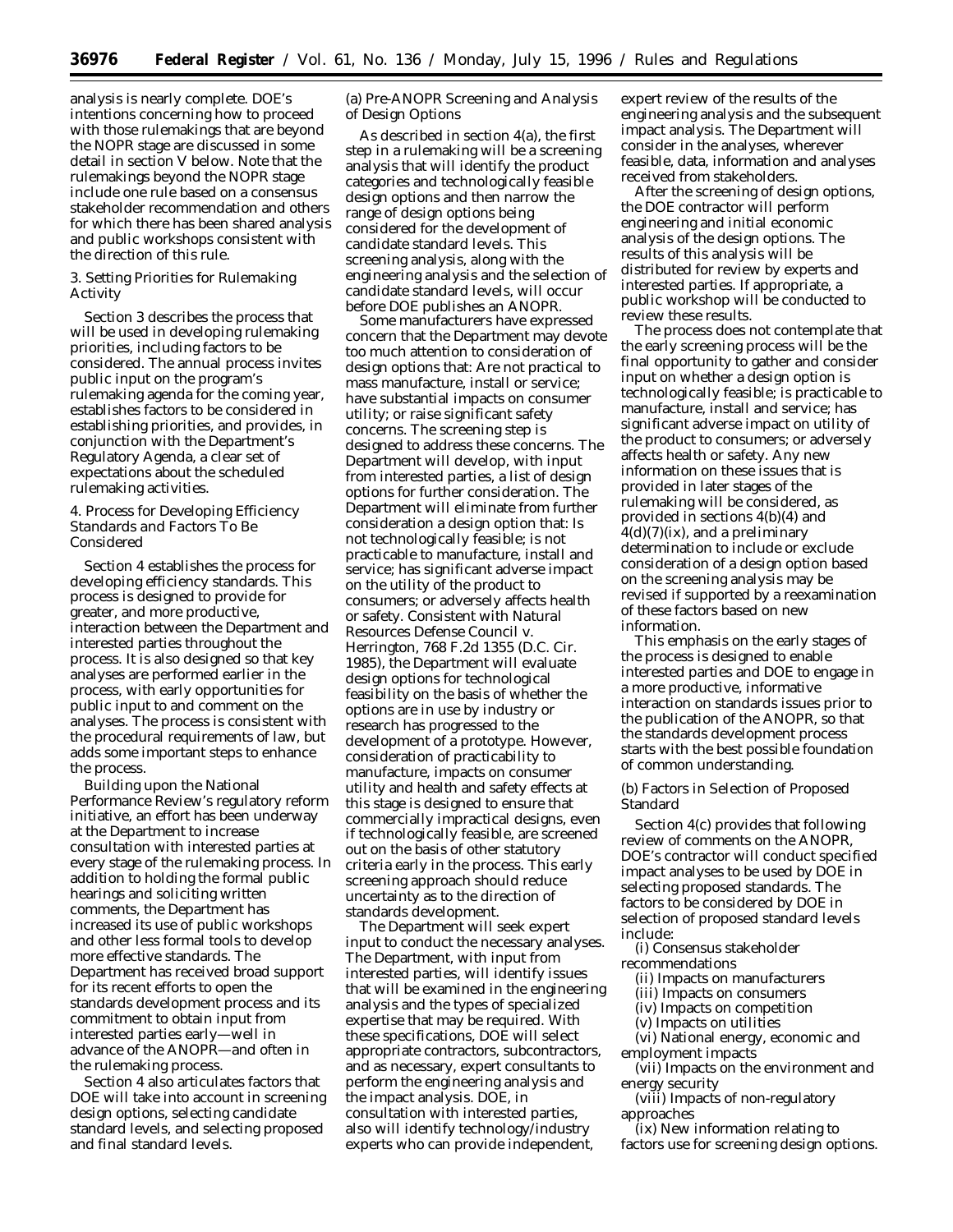The Department's approach to analysis and consideration of several of these key factors is discussed in sections 10, 11, and 12 of the rule.

(c) Enhanced Opportunities for the Public to Receive Information and Provide Input

Throughout the process, the Department will provide interested parties with opportunities to provide data, recommendations and other comments. DOE will share with the public both analyses and preliminary decisions to inform interested parties as to the progress of standards development. This information from the Department will enable the public to provide informed input to DOE at each step of the process.

With the goal of better informing stakeholders about DOE rulemaking activities, the Department will use various methods, in addition to **Federal Register** notices, to notify interested parties of upcoming meeting and rulemaking notices, such as industry publications, Inside Energy, Air Conditioning News, Appliance Magazine, Product Safety Letter, and the Energy Efficiency and Renewable Energy Network (EREN) located on the Internet at http://www.eren.doe.gov.

# (d) Timely Completion of Rulemakings

The Department's intent is to use a process that will produce standards that have sound analytical grounding and have been subject to thorough review and comment without making the process unduly time-consuming. The entire process provided for in section 4, from the date of issuance of the listing of priorities indicating that work is about to begin on the development of a new standard, to issuance of the final rule, should take no more than three years. The time required from issuance of an ANOPR to issuance of a final rule should be no more than 18 months.

Timely completion of rulemakings is essential. If experience demonstrates rulemakings are not being completed within a 3-year timeframe using this new process, DOE will reconsider this process to explore how changes can be made to expedite the process.

## *5. Policies on Selection of Standards*

Section 5 describes Department policies concerning the selection of new or revised standards, and decisions preliminary thereto. These policies are intended to provide guidance for making the determinations required by section 325 of the EPCA, 42 U.S.C. 6295.

Section 5(b) states policy guidance for screening design options. In particular, it states that a design option will not be

considered further if it is determined that the technology: is not incorporated in a commercial product or a working prototype; will not be capable of being mass produced and installed and serviced by persons serving the relevant market at the time a standard would take effect; will have significant adverse impact on the utility of the product to consumers, or result in the unavailability of any product type generally available in the U.S. market; or will have significant adverse impacts on health or safety.

Section 5(c) and (d) describe the policies pertaining to the selection of candidate standard levels.

Sections 5(e) and (f) describe Department policies guiding selection of proposed and final standard levels. Section 325(o)(2)(A) of EPCA provides that any new or revised standard must be designed to achieve the maximum improvement in energy efficiency that is determined to be technologically feasible and economically justified. A candidate standard level will not be proposed or promulgated if the Department determines that it is not technologically feasible and economically justified. See EPCA section 325(o)(3)(B). A standard level is economically justified if the benefits exceed the burdens. See EPCA section  $325(0)(2)(B)(i)$ .

The Department encourages efforts to develop consensus among interested parties on proposals for new or revised standards as an effective mechanism for balancing the economic, energy, and environmental interests affected by standards. Thus, notwithstanding any other policy on selection of proposed standards, a consensus recommendation on an updated efficiency level submitted by a group that represents all interested parties will be proposed by the Department if it is determined to meet the statutory criteria.

Section 5(e) articulates a number of policies to guide the application of EPCA's economic justification criterion in selecting a proposed standard. Although many factors are pertinent to the ultimate judgment about whether the benefits of a standard level exceed the burdens, these policies reflect special concern about particular types of significant adverse impacts on consumers and manufacturers in reaching that judgment.

The policies articulated in section  $5(e)(3)$ (i) are stated as rebuttable presumptions. Although these presumptions reflect the great significance DOE attaches to these factors, DOE will consider evidence that rebuts an applicable presumption that a

standard level is not economically justified. Any applicable presumption will be rebutted if the Department determines that specifically identified expected benefits of the standard would outweigh the expected adverse effects.

### *6. Effective Date of a Standard*

Section 6 provides that the lead time between the publication of a final rule in the **Federal Register** and the effective date of the new or revised standard will be at least the period contemplated by the rulemaking schedules contained in EPCA. The Department will consider, on a case-by-case basis, further extending this lead time if the circumstances warrant. For instance, the lead time might be extended to mitigate the cumulative burden of implementing multiple product regulations or to permit time for market acceptance of new products. This section also provides that the period between the effective date of one standard and the effective date of any revision to that standard will be at least the period contemplated by the rulemaking schedules contained in EPCA. These policies will ensure that the time available for manufacturers to prepare for implementation of a new or revised standard and the time available for the amortization of any fixed costs associated with compliance will be no less than anticipated in the statute.

## *7. Test Procedures*

Section 7 states the Department's commitment to ensure that revisions to test procedure rules necessary to evaluate revisions to standards are developed and finalized in a timely fashion.

Any necessary modifications in test procedures will be proposed before issuance of an ANOPR on revised standards and will be finalized prior to the issuance of a NOPR on revised standards. Where significant test procedure changes are needed, DOE will attempt to finalize test procedure revisions before the issuance of an ANOPR on revised standards.

## *8. Joint Stakeholder Recommendations*

Section 8 states that the Department supports efforts by groups of interested parties to develop and present consensus recommendations on standards to DOE. Throughout the standards development process, and especially following the issuance of the ANOPR, interested parties are welcome to develop common recommendations to the Department on product categories and standard levels as well as on more specific analytical issues. The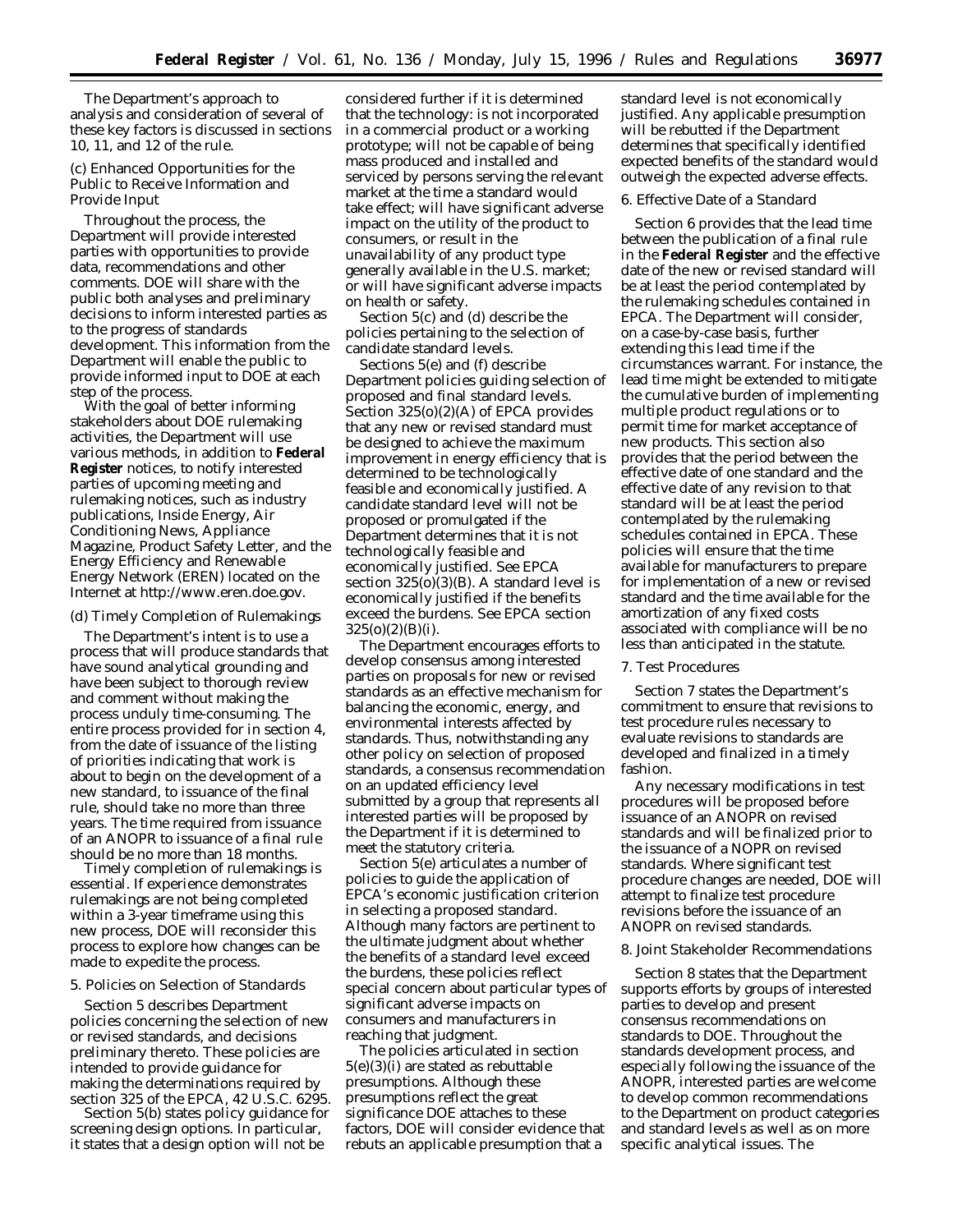Department will seek to support these efforts in whatever way possible.

# *9. Principles for the Conduct of Engineering Analysis*

Section 9 states the Department's commitment to solicit input from interested parties and experts in conducting the engineering analysis. The Department will use this input to develop the design options to be considered in the subsequent analyses, identify any engineering models necessary, and estimate the likely cost and performance improvement potential of design options. The Department will use analytical methods that explicitly account for uncertainty.

# *10. Principles for the Analysis of Impacts on Manufacturers*

Section 10 describes the approach DOE will use in the analysis and consideration of impacts on manufacturers. The process addresses a number of concerns raised in the process improvement effort. First, the process provides opportunities for comments in the pre-ANOPR screening process and at the beginning of the impact assessment process. This will focus attention on items of specific concern to each individual regulatory proceeding. Discussions on what data are critical as well as the specific approaches for generating those data will be conducted in open proceedings. Second, the Department will utilize an annual cash flow approach to determine quantitative impacts on manufacturers including a short term assessment based on the cost and capital requirements during the period between the announcement of a regulation and the time when the regulation comes into effect. Third, with input from manufacturers and other interested parties, the Department will develop estimates of the critical variables affecting manufacturers (such as expected changes in product prices, sales, and possible fuel switching) drawing on multiple sources of data both quantitative and qualitative. Fourth, the Department will analyze the impacts of a standard on different types of manufacturers, with particular attention to impacts on small manufacturers. This will be done with scenario analysis or other appropriate methods. Fifth, the Department will use models that: are clear and understandable; feature accessible calculations; and recognize and report the range of uncertainty. Finally, the Department will assess and describe the effects on manufacturers of other significant product-specific regulations that will take effect within three years

of the effective date of the standard under consideration and will affect significantly the same manufacturers. This assessment is intended to capture the impacts of different DOE standards affecting multiple products made by the same manufacturing division.

With respect to overlapping efficiency standards on a product and components of the product, the Department will pay special attention to the cumulative regulatory burden being borne by the manufacturer of finished products containing that component. In such cases, the Department will specifically address the cost of potential component standards plus the overlapping costs of existing parallel standards on both the component and the system in which the component is installed.

## *11. Principles for the Analysis of Impacts on Consumers*

Section 11 describes the Department's approach to consideration of consumer impacts. First, in the very early stages of standard development, DOE will consider adverse impacts of design options on consumer utility and will identify other possible impacts on consumers of updated efficiency standards which may warrant closer examination during the standards development process. Second, DOE will determine, on the basis of any information submitted during the standard development process, whether a proposed standard is likely to result in the unavailability of any covered product type with performance characteristics, features, sizes, capacities, and volumes that are substantially the same as products generally available in the U.S. at the time. Consistent with EPCA, DOE will not promulgate a standard at a level where it concludes that it would result in such unavailability. Third, the Department will consider the views of the Department of Justice on any impacts of a proposed standard on competition, and will not issue a standard determined to have significant anticompetitive impacts. Fourth, the Department will use regional analysis and sensitivity analysis tools, as appropriate, to evaluate the potential distribution of impacts of candidate standards levels on consumers. The Department will consider impacts on significant segments of society in determining standards levels. Where significant subgroups would be expected to bear significant adverse impacts, DOE will place increased emphasis on voluntary programs to bring about additional potential energy savings.

The Department will be sensitive to first cost increases and make greater use of sensitivity analysis and scenario analysis in reporting consumer Life-Cycle Cost, Payback Period and Cost of Conserved Energy. The Department expects that the use of these methods will result in more economically efficient standards than reliance on payback period alone, while achieving the similar result of avoiding negative impacts to identifiable population groups.

Substantial increases in product prices may adversely affect low-income households or cause shifts in product purchasing patterns. Thus, if a candidate standard level would cause a substantial increase in the product first costs to consumers or would not pay back such additional first costs through energy cost savings in less than three years, Department will specifically assess the likely impacts of such a standard on low-income households, product sales and fuel switching. The results of this assessment will be considered in the evaluation of consumer and manufacturer impacts.

As noted during the process improvement effort, consumers have rarely participated directly in standards development. In order to address concerns about the lack of such direct participation, DOE will seek to strengthen its efforts to inform and involve consumers and consumer representatives in the process of developing standards. This will include expanded notification of consumer representatives during the process of developing updated efficiency standards and, where appropriate, DOE may seek the direct input of consumers.

The Department is committed to improving the analysis of engineering issues and consumer and manufacturer impacts. The Department also is cognizant that using ever more elaborate quantitative approaches carries the risk of unacceptable delays and incomprehensible analysis and results. For these reasons, the Department will seek to balance appropriately the use of quantitative and qualitative approaches, with the goal of providing the most useful information upon which to make the required judgments.

## *12. Consideration of Non-Regulatory Approaches*

Section 12 states the Department's commitment to consider fully the likely effects of market forces and any nonregulatory initiatives in assessing the incremental benefits of efficiency standards. DOE considers voluntary ''market pull'' programs to be an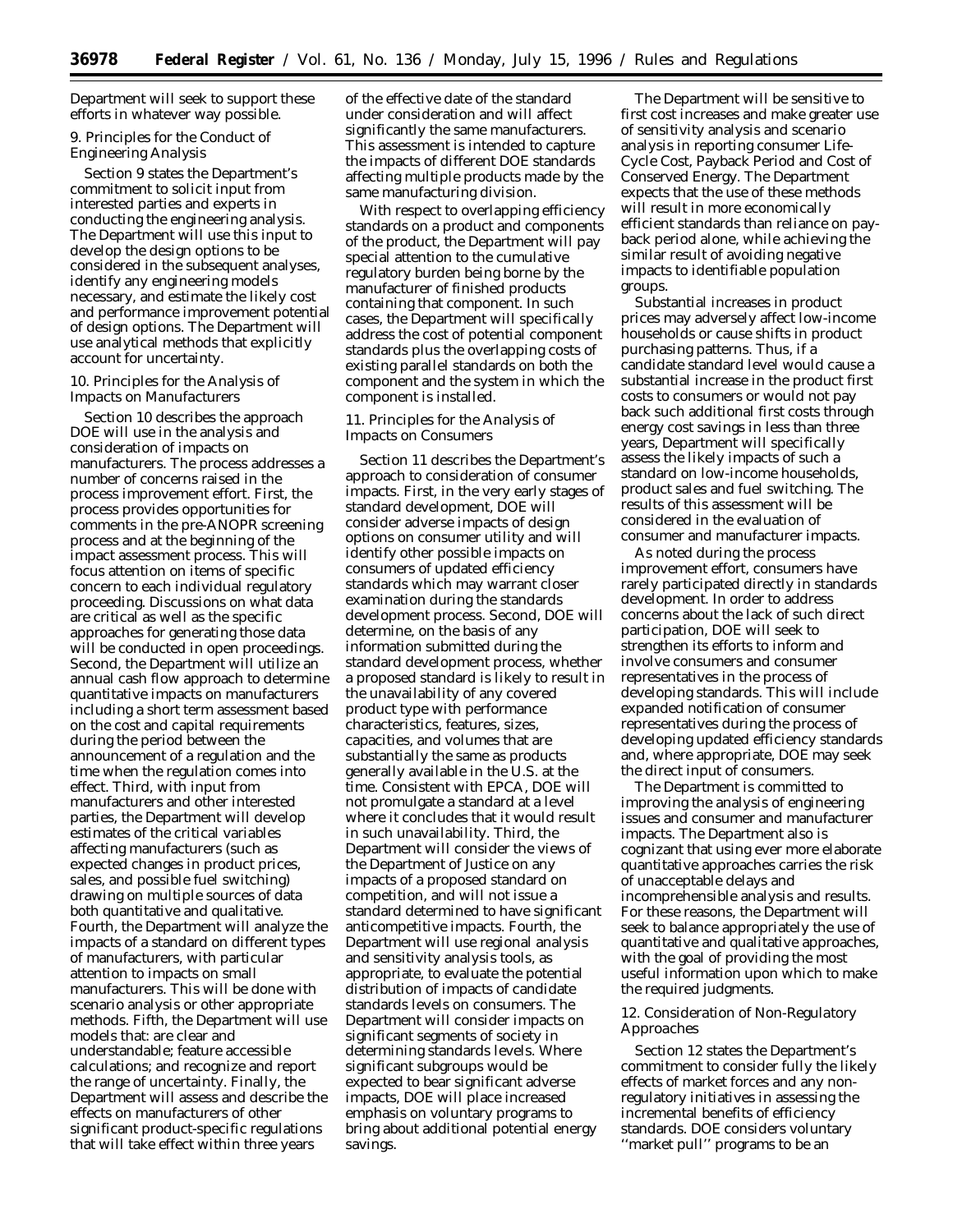important complement to its standards program.

## *13. Crosscutting Analytical Assumptions*

Section 13 describes the principles the Department intends to follow in selecting the key assumptions which are critical to the quantitative analysis of the impacts of candidate standard levels, including rates of economic growth, energy price and demand trends, product specific energy efficiency trends, real discount rates and emission rates. These cross-cutting analytical assumptions will continue to be specifically identified in all notices of proposed rulemaking and will continue to be subject to public comment and review as part of each such rulemaking.

Certain crosscutting analytical assumptions will change regularly as forecasts of economic growth, energy price, demand, efficiency and other trends are modified. In other cases, such as the real discount rates used to assess the present value of future costs or savings for consumers, commercial businesses, manufacturers or the Nation, the Department hopes that the crosscutting analytical assumptions will remain relatively stable. For residential consumers, the Department currently uses real discount rates of 2, 6 and 15% in the analysis of likely impacts of appliance standards. For commercial users, the Department currently uses 4, 8 and 12%. For manufacturers, the Department currently uses 12%, but is likely to develop a range of values for future use. For National benefits, the Department currently uses 7%.

With respect to the consideration of the impacts of candidate standards on the environment and energy security, the Department can find no sound analytical method for accurately estimating the monetary value of such environmental or energy security benefits (or costs). Therefore, the Department will not attempt to incorporate the estimated monetary value of such externalities into its estimates of the national net present values of candidate standard levels. However, as required by the National Environmental Policy Act, the Department will continue to consider the likely effects of candidate standard levels on the environment and energy security in reaching a decision as to whether the benefits of the such standard levels exceed their burdens.

EPCA provides that energy conservation standards prescribed under EPCA are to be based on energy consumption at the point of use (*i.e.*, site energy). *See* EPCA sections 321 (4), (5) and (6). For purposes of estimating energy savings in evaluating the benefits of a proposed standard, DOE considers the energy savings associated with the production of the fuel used by the appliance covered by the standard (*i.e.*, source energy).

## *14. Deviations, Revisions and Judicial Review*

The Department has crafted this rule to include procedures, interpretations and policies that it believes will be appropriate for general use in the future conduct of the appliance standards program. However, given the possibility of unanticipated circumstances affecting either particular rulemakings or the program generally, the rule includes provision for case-specific deviations and modifications of the generally applicable rule. If the Department concludes that elements of this rule are not appropriate in a particular standards rulemaking, DOE will provide interested parties with notice of the deviation and an explanation of why such a deviation was deemed appropriate. If the Department concludes, based on experience with this approach, that changes in this Appendix are appropriate, DOE will provide notice of such modifications to the rule with an accompanying explanation. DOE will consult with interested parties, probably through the advisory committee (described in section IV.5 of this Supplementary Information), prior to any such modification to the rule. The procedures, interpretations, and policies stated in this Appendix are not intended to establish any new cause of action or right to judicial review. Judicial review of final rules is provided for in section 336 of EPCA.

**IV. Related DOE Actions To Implement Process Improvements**

In addition to promulgation of this rule, DOE employed other activities to address some of the concerns raised by stakeholders during the process improvement. These activities are described below.

# *1. Finalized Process Improvement Report*

The Department will issue the final report on ''Results of the Appliance Rulemaking Process Improvement Effort'' in August 1996.

# *2. Process To Develop Rulemaking Priorities*

On June 14, 1996, the Department held a public workshop on prioritysetting and DOE will make available a draft priority listing based on the results of our priority-setting analysis in late

July. The draft rulemaking priority listing and the accompanying analysis will: Indicate for which covered products DOE is proposing to initiate or continue, during the next two years, the development of updated standards; document the priority-setting analysis which DOE used to develop the draft priority listing; indicate the next steps for all currently active rulemakings; describe any variations from the enhanced process that will be followed for specific products; and provide a schedule for completion of each rulemaking identified.

The final list of rulemaking priorities will be available at the time that the Regulatory Agenda is published in the **Federal Register** in the fall of 1996. During the summer, the Department will obtain public comments on the draft listing of rulemaking priorities.

# *3. Review of Manufacturer Impact Analysis*

In order to initiate the process of developing new and substantially improved methods for assessing the impacts of standards on manufacturers, DOE will review in detail the existing analyses methodologies, develop a draft work plan for the development of new methods for assessing manufacturer impact, and invite comments and suggestions from interested parties.

## *4. Review of Non-Regulatory Approaches*

DOE has initiated a process for developing methods for comparing the likely benefits and costs of updated efficiency standards to various nonregulatory alternatives. For instance, DOE held a public workshop on June 20, 1996 which examined, among other issues, alternatives and complements to standards for fluorescent lamp ballasts. DOE expects to hold one or more similar workshops to examine these issues with regard to other products.

# *5. Creation of an Advisory Committee*

DOE is establishing an Advisory Committee on Appliance Energy Efficiency Standards. The Committee will provide an official, organized forum for interested parties to provide the Department with advice, information, and recommendations on the Appliance Efficiency Standards rulemaking process. Committee members will be chosen to ensure an appropriately balanced representation of various points of view and functions of interested parties and experts, such as manufacturer trade associations, manufacturers, energy efficiency groups, consumers, utilities, retailers, and state energy offices. The Assistant Secretary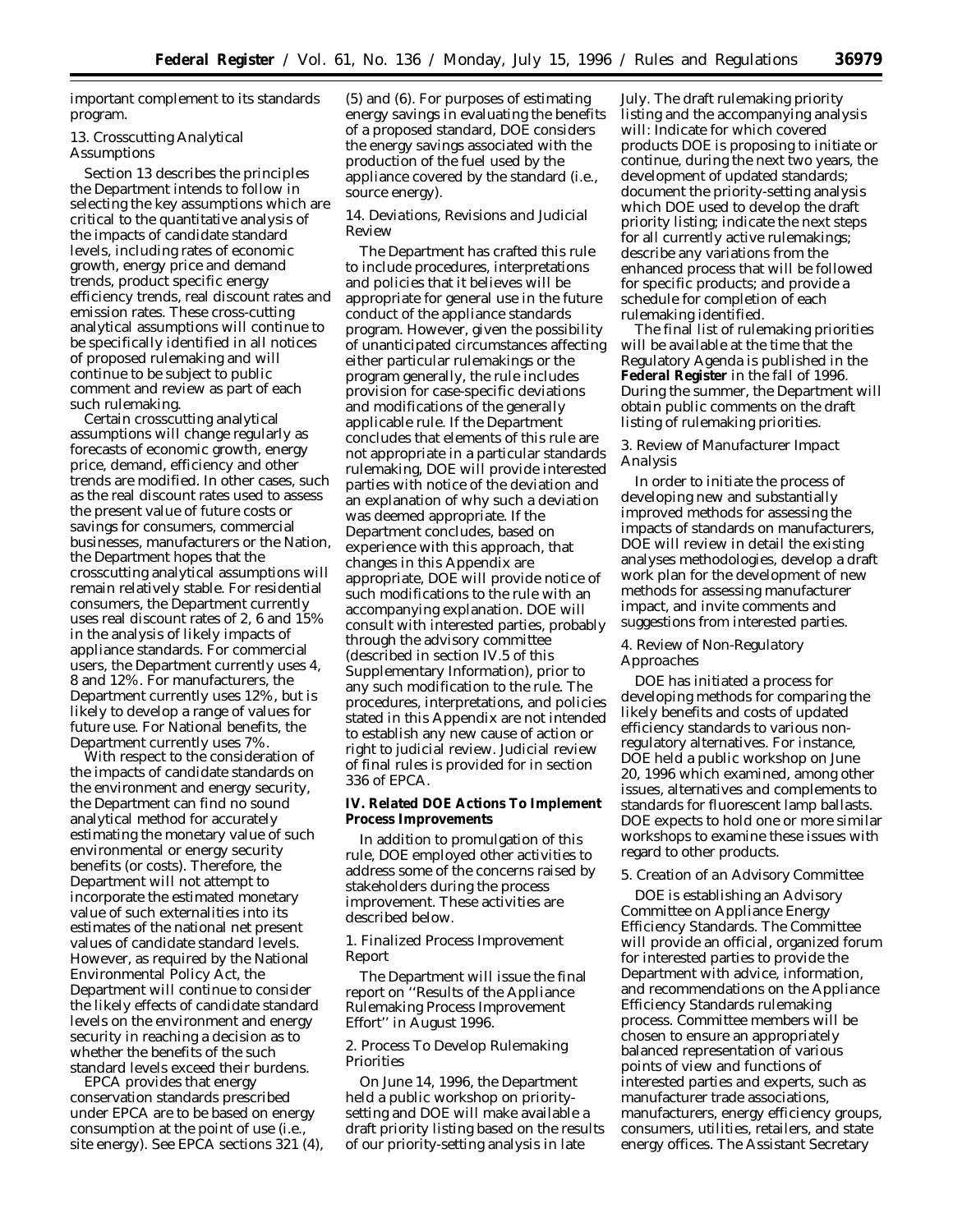for Energy Efficiency and Renewable Energy will chair the Committee.

It is anticipated that this advisory committee will be a useful forum for obtaining advice on the desirability of making changes to the procedures, interpretations and policies set out in this rule, and on cross cutting analytical issues affecting all product standards. The Advisory Committee may recommend that DOE undertake generic proceedings relating to crosscutting analytical issues.

## **V. Status of Ongoing Rulemakings**

As stated in section 2 of the rule, the Department will apply the new process described in section 4 of the rule to all rulemakings for which a NOPR has not yet been published. To the extent analytical work has already been done, and public comment on an ANOPR already has been provided, such analysis and comment will be considered, as appropriate, in proceeding with the new process.

The Department is precluded through September 1996 from using funds appropriated under the Fiscal Year 1996 Interior Appropriations Act to propose or promulgate new or revised efficiency standards. With respect to rulemakings for which a NOPR has already been published, DOE currently intends to proceed as follows:

*Refrigerators.* The analysis of comments on the NOPR is complete. At this time, DOE believes that no major changes to the underlying analysis of the proposed refrigerator standards is necessary. However, the Department expects to consult further with interested parties to determine whether it is appropriate to make alterations to the proposed standards to take into account the interaction between the revised efficiency standards and Clean Air Act and Montreal Protocol on Substances that Deplete the Ozone Layer regulations relating to manufacture of HCFCs, which take effect in 2003, as suggested by some stakeholders. The Department expects that any further consideration of this issue would be consistent with the approach taken in today's rule on pertinent topics such as cumulative regulatory burden.

*Ballasts.* The analysis underlying the previously proposed standards has been substantially revised and has been circulated for technical review by manufacturers and other interested parties. A public workshop to review this revised analysis was held on June 20, 1996.

*Cooking Products and Room Air Conditioners.* The analyses underlying the proposed standards for these two

product categories have been substantially revised and are now being circulated for technical review by manufacturers and other interested parties. On the basis of these analyses and any comments received on these analyses, the Department expects to proceed to issue a final rule after the current fiscal year 1996 moratorium expires.

*Water Heaters.* The analyses for gas, oil and electric water heaters are being revised and will be completed and made available for review depending on the priority given this product. A revised NOPR would be issued following the new procedure.

*Mobile Home Furnaces, Direct Heating Equipment and Pool Heaters.* The analyses for these products have been revised and will be made available for review depending on the priority given them. Revised NOPRs would be issued following the new procedure.

In the near term, DOE will consider these rulemakings among others in the upcoming priority setting effort, and will solicit and consider public comment on how to proceed with these rules in that process.

## **VI. Administrative Procedure**

The rule published today describes procedures, interpretations, and policies DOE will follow in conducting rulemakings on appliance standards. DOE is not required to provide for prior notice and opportunity for comment on today's final regulations because they fall within the Administrative Procedure Act's exception for ''interpretative rules, general statements of policy, or rules of agency organization, procedure, or practice.'' 5 U.S.C. 553(b)(A). Moreover, these procedures, interpretations and policies were developed with extensive consultation with representatives of all of the interests that typically participate in standards rulemakings. The consultations to date are described in detail in section II of this Supplementary Information.

#### **VII. Administrative Reviews**

#### *A. Review Under Executive Order 12866*

This regulatory action is not a significant regulatory action under Executive Order 12866, ''Regulatory Planning and Review,'' October 4, 1993. Accordingly, this action was not subject to review under the Executive Order by the Office of Information and Regulatory Affairs.

#### *B. Review Under Executive Order 12612*

Executive Order 12612 requires that regulations, rules, legislation, and any

other policy actions be reviewed for any substantial direct effect on states, on the relationship between the National Government and states, or in the distribution of power and responsibilities among various levels of government. If there are substantial effects, then the Executive Order requires preparation of a federalism assessment to be used in all decisions involved in promulgating and implementing a policy action.

The final rules published today do not regulate the states. They primarily will affect the manner in which DOE develops proposed rules to revise consumer product energy efficiency standards. Section 327 of the EPCA provides for preemption of state regulation in this area. The final rules published today do not alter the distribution of authority and responsibility to regulate in this area. Accordingly, DOE has determined that preparation of a federalism assessment is unnecessary.

### *C. Review Under Executive Order 12988*

With respect to the review of existing regulations and the promulgation of new regulations, section 3(a) of Executive Order 12988, ''Civil Justice Reform,'' 61 FR 4729 (February 7, 1996), imposes on Executive agencies the general duty to adhere to the following requirements: (1) Eliminate drafting errors and ambiguity; (2) write regulations to minimize litigation; and (3) provide a clear legal standard for affected conduct rather than a general standard and promote simplification and burden reduction. With regard to the review required by section 3(a), section 3(b) of the Executive Order specifically requires that Executive agencies make every reasonable effort to ensure that the regulation: (1) Clearly specifies the preemptive effect, if any; (2) clearly specifies any effect on existing Federal law or regulation; (3) provides a clear legal standard for affected conduct while promoting simplification and burden reduction; (4) specifies the retroactive effect, if any; (5) adequately defines key terms; and (6) addresses other important issues affecting clarity and general draftsmanship under any guidelines issued by the Attorney General. Section 3(c) of the Executive Order requires Executive agencies to review regulations in light of applicable standards in section 3(a) and section 3(b) to determine whether they are met or it is unreasonable to meet one or more of them. DOE reviewed today's final regulations under the standards of section 3 of the Executive Order and determined that, to the extent permitted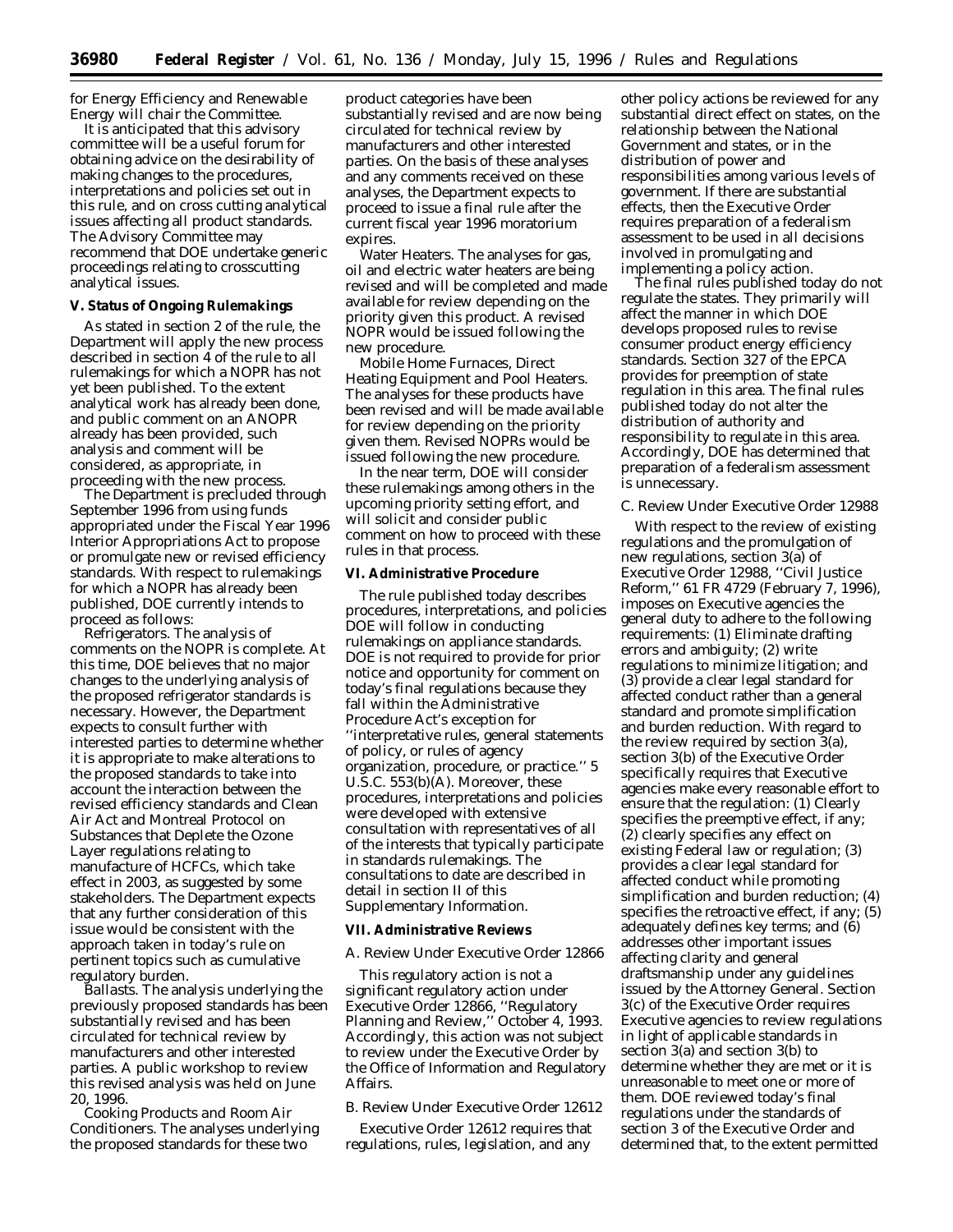by law, they meet the requirements of those standards.

# *D. Regulatory Flexibility Act*

If an agency is required by law to issue a general NOPR, and if a rule has, or is likely to have, a significant negative economic impact on a substantial number of small entities, then the Regulatory Flexibility Act, 5 U.S.C. 601 *et seq.,* requires preparation of an initial and final regulatory flexibility analysis to accompany proposed and final rulemakings, respectively. Because the rule published today is exempt from notice and comment rulemaking under the Administrative Procedure Act, there is no requirement to prepare a regulatory flexibility analysis.

# *E. Review Under the National Environmental Policy Act*

The Department has concluded that this rule falls into a class of actions that are categorically excluded from review under the National Environmental Policy Act of 1969 (NEPA), 42 U.S.C. 4321, 4331–35, 4341–47, because they would not individually or cumulatively have a significant impact on the human environment as determined by DOE's regulations. 10 CFR part 1021, subpart D. Therefore this rule does not require preparation of an environmental impact statement or environmental assessment pursuant to NEPA.

# *F. Review Under Unfunded Mandates Reform Act of 1995*

Title II of the Unfunded Mandates Reform Act of 1995, Pub.L. 104–4, requires each Federal agency to assess the possible effects of Federal regulatory action on state, local, and tribal governments, and the private sector of Federal mandates. If a Federal mandate is expected to have an impact of \$100 million or more in any year, then the mandate is significant and the issuing agency is obliged to undertake a detailed assessment of costs and benefits. If the Federal mandate is a significant intergovernmental mandate, then the issuing agency is obliged to provide a meaningful and timely opportunity for affected governments to participate in the development of the rule. The final regulations in this notice apply only to the conduct of DOE officials and do not place regulatory obligations on anyone outside of DOE. Accordingly, there are no legal requirements under the Unfunded Mandates Reform Act of 1995 that apply to this rulemaking.

*G. Review Under Small Business Regulatory Enforcement Fairness Act of 1996*

Consistent with the Small Business Regulatory Enforcement Fairness Act of 1996, DOE will submit to Congress a report regarding the issuance of today's final rule prior to the effective date set forth at the outset of this notice. The report will note the Office of Management and Budget's determination that this rule does not constitute a ''major rule'' under that Act. 5 U.S.C. 801, 804.

### **List of Subjects in 10 CFR Part 430**

Administrative practice and procedure, Energy conservation, Household appliances.

Issued in Washington, DC, on July 9, 1996. **Christine A. Ervin,**

*Assistant Secretary, Energy Efficiency and Renewable Energy.*

For the reasons set forth in the preamble, Part 430 of Chapter II of Title 10, Code of Federal Regulations, is amended as set forth below:

## **PART 430—ENERGY CONSERVATION PROGRAM FOR CONSUMER PRODUCTS**

1. The authority cite continues to read as follows:

**Authority:** 42 U.S.C. 6291–6309.

2. Appendix A to Subpart C of Part 430—Procedures, Interpretations and Policies for Consideration of New or Revised Energy Conservation Standards for Consumer Products—is added as set forth below:

**Appendix A to Subpart C of Part 430— Procedures, Interpretations and Policies for Consideration of New or Revised Energy Conservation Standards for Consumer Products**

- 1. Objectives
- 2. Scope
- 3. Setting Priorities for Rulemaking Activity 4. Process for Developing Efficiency
- Standards and Factors to be Considered 5. Policies on Selection of Standards
- 6. Effective Date of a Standard
- 7. Test Procedures
- 8. Joint Stakeholder Recommendations
- 9. Principles for the Conduct of Engineering Analysis
- 10. Principles for the Analysis of Impacts on Manufacturers
- 11. Principles for the Analysis of Impacts on Consumers
- 12. Consideration of Non-Regulatory Approaches
- 13. Crosscutting Analytical Assumptions
- 14. Deviations, Revisions, and Judicial Review
- *1. Objectives*

This Appendix establishes procedures, interpretations and policies to guide the DOE

in the consideration and promulgation of new or revised appliance efficiency standards under the Energy Policy and Conservation Act (EPCA). The Department's objectives in establishing these guidelines include:

(a) *Provide for early input from stakeholders.* The Department seeks to provide opportunities for public input early in the rulemaking process so that the initiation and direction of rulemakings is informed by comment from interested parties. Under the guidelines established by this Appendix, DOE will seek early input from interested parties in setting rulemaking priorities and structuring the analyses for particular products. Interested parties will be invited to provide input for the selection of design options and will help DOE identify analysis, data, and modeling needs. DOE will gather input from interested parties through a variety of mechanisms, including public workshops.

(b) *Increase predictability of the rulemaking timetable.* The Department seeks to make informed, strategic decisions about how to deploy its resources on the range of possible standards development activities, and to announce these prioritization decisions so that all interested parties have a common expectation about the timing of different rulemaking activities. The guidelines in this Appendix provide for setting priorities and timetables for standards development and test procedure modification and reflect these priorities in the Regulatory Agenda.

(c) *Increase use of outside technical expertise.* The Department seeks to expand its use of outside technical experts in evaluating product-specific engineering issues to ensure that decisions on technical issues are fully informed. The guidelines in this Appendix provide for increased use of outside technical experts in developing, performing and reviewing the analyses. Draft analytical results will be distributed for peer and stakeholder review.

(d) *Eliminate problematic design options early in the process.* The Department seeks to eliminate from consideration, early in the process, any design options that present unacceptable problems with respect to manufacturability, consumer utility, or safety, so that the detailed analysis can focus only on viable design options. Under the guidelines in this Appendix, DOE will eliminate from consideration design options if it concludes that manufacture, installation or service of the design will be impractical, or that the design option will adversely affect the utility of the product, or if the design has adverse safety or health impacts. This screening will be done at the outset of a rulemaking.

(e) *Fully consider non-regulatory approaches.* The Department seeks to understand the effects of market forces and voluntary programs on encouraging the purchase of energy efficient products so that the incremental impacts of a new or revised standard can be accurately assessed and the Department can make informed decisions about where standards and voluntary ''market pull'' programs can be used most effectively. Under the guidelines in this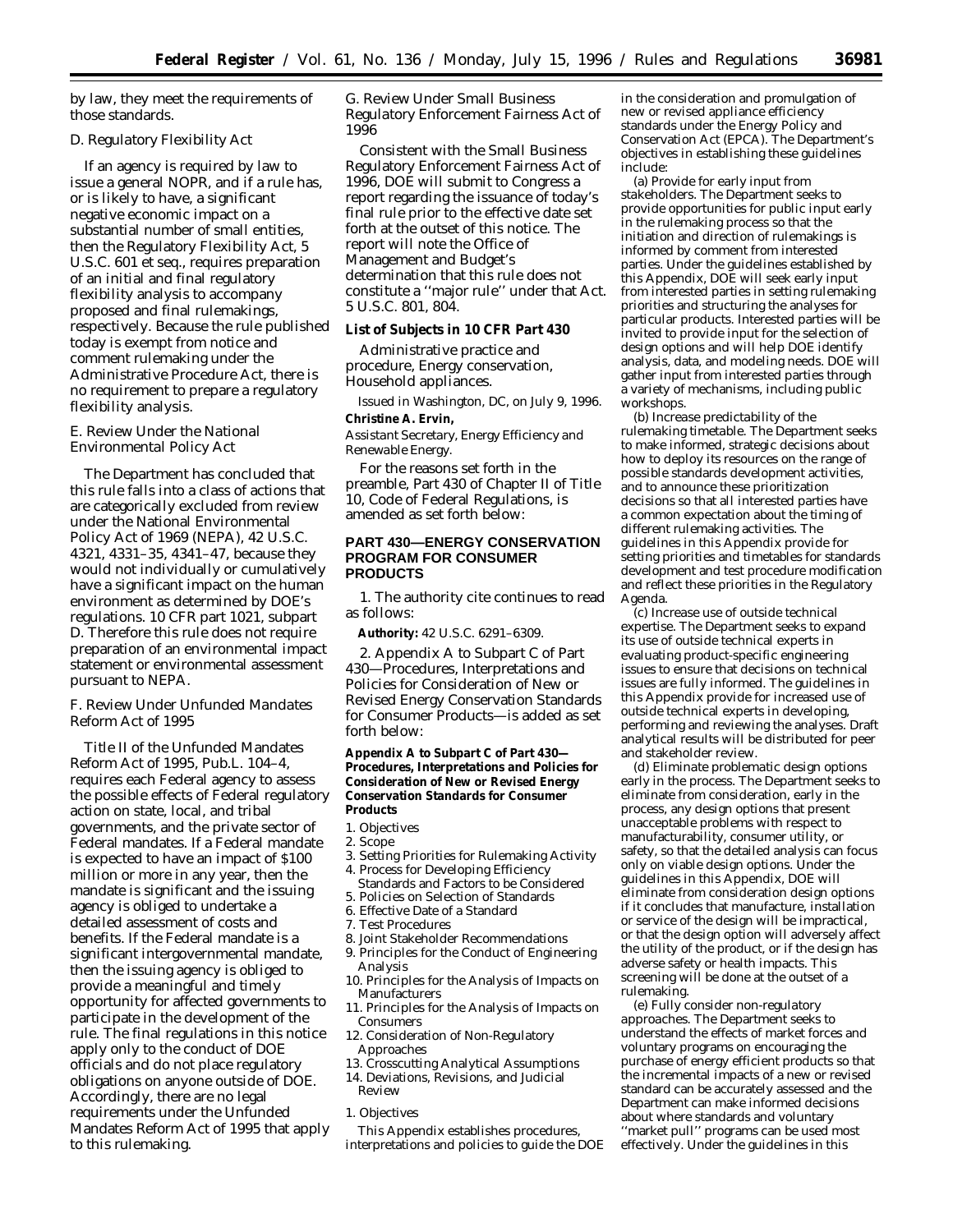Appendix, DOE will solicit information on the effectiveness of market forces and nonregulatory approaches for encouraging the purchase of energy efficient products, and will carefully consider this information in assessing the benefits of standards. In addition, DOE will continue to support voluntary efforts by manufacturers, retailers, utilities and others to increase product efficiency.

(f) *Conduct thorough analysis of impacts.* In addition to understanding the aggregate costs and benefits of standards, the Department seeks to understand the distribution of those costs and benefits among consumers, manufacturers and others, and the uncertainty associated with these analyses of costs and benefits, so that any adverse impacts on significant subgroups and uncertainty concerning any adverse impacts can be fully considered in selecting a standard. Under the guidelines in this Appendix, the analyses will consider the variability of impacts on significant groups of manufacturers and consumers in addition to aggregate costs and benefits, report the range of uncertainty associated with these impacts, and take into account cumulative impacts of regulation on manufacturers.

(g) *Use transparent and robust analytical methods.* The Department seeks to use qualitative and quantitative analytical methods that are fully documented for the public and that produce results that can be explained and reproduced, so that the analytical underpinnings for policy decisions on standards are as sound and well-accepted as possible. Under the guidelines in this Appendix, DOE will solicit input from interested parties in identifying analysis, data, and modeling needs with respect to measurement of impacts on manufacturers and consumers.

(h) *Articulate policies to guide selection of standards.* The Department seeks to adopt policies elaborating on the statutory criteria for selecting standards, so that interested parties are aware of the policies that will guide these decisions. Under the guidelines in this Appendix, policies for screening design options, selecting candidate standard levels, selecting a proposed standard level, and establishing the final standard are established.

(i) *Support efforts to build consensus on standards.* The Department seeks to encourage development of consensus proposals for new or revised standards because standards with such broad-based support are likely to balance effectively the economic, energy, and environmental interests affected by standards. Under the guidelines in this Appendix, DOE will support the development and submission of consensus recommendations for standards by representative groups of interested parties to the fullest extent possible.

(j) *Reduce time and cost of developing standards.* The Department seeks to establish a clear protocol for initiating and conducting standards rulemakings in order to eliminate time-consuming and costly missteps. Under the guidelines in this Appendix, increased and earlier involvement by interested parties and increased use of technical experts should minimize the need for re-analysis. This

process should reduce the period between the publication of an Advance Notice of Proposed Rulemaking (ANOPR) and the publication of a final rule to not more than 18 months, and should decrease the government and private sector resources required to complete the standard development process.

#### *2. Scope*

(a) The procedures, interpretations and policies described in this Appendix will be fully applicable to:

(1) Rulemakings concerning new or revised Federal energy conservation standards for consumer products initiated after August 14, 1996, and

(2) Rulemakings concerning new or revised Federal energy conservation standards for consumer products that have been initiated but for which a Notice of Proposed Rulemaking (NOPR) has not been published as of August 14, 1996.

(b) For rulemakings described in paragraph (a)(2) of this section, to the extent analytical work has already been done or public comment on an ANOPR has already been provided, such analyses and comment will be considered, as appropriate, in proceeding under the new process.

(c) With respect to incomplete rulemakings concerning new or revised Federal energy conservation standards for consumer products for which a NOPR was published prior to August 14, 1996, the Department will conduct a case-by-case review to decide whether any of the analytical or procedural steps already completed should be repeated. In any case, the approach described in this Appendix will be used to the extent possible to conduct any analytical or procedural steps that have not been completed.

#### *3. Setting Priorities for Rulemaking Activity*

(a) *Priority-setting analysis and development of list of priorities.* At least once a year, the Department will prepare an analysis of each of the factors identified in paragraph (d) of this section based on existing literature, direct communications with interested parties and other experts, and other available information. The results of this analysis will be used to develop rulemaking priorities and proposed schedules for the development and issuance of all rulemakings. The DOE analysis, priorities and proposed rulemaking schedules will be documented and distributed for review and comment.

(b) *Public review and comment.* Each year, DOE will invite public input to review and comment on the priority analysis.

(c) *Issuance of final listing of rulemaking priorities.* Each fall, the Department will issue, simultaneously with the issuance of the Administration's Regulatory Agenda, a final set of rulemaking priorities, the accompanying analysis, and the schedules for all priority rulemakings that it anticipates within the next two years.

(d) *Factors for priority-setting.* The factors to be considered by DOE in developing priorities and establishing schedules for conducting rulemakings will include:

(1) Potential energy savings.

(2) Potential economic benefits.

(3) Potential environmental or energy security benefits.

- (4) Applicable deadlines for rulemakings. (5) Incremental DOE resources required to
- complete rulemaking process. (6) Other relevant regulatory actions

affecting products.

- (7) Stakeholder recommendations.
- (8) Evidence of energy efficiency gains in the market absent new or revised standards.
- (9) Status of required changes to test procedures.

(10) Other relevant factors.

*4. Process for Developing Efficiency Standards and Factors to be Considered*

This section describes the process to be used in developing efficiency standards and the factors to be considered in the process. The policies of the Department to guide the selection of standards and the decisions preliminary thereto are described in section 5.

(a) *Identifying and screening design options.* Once the Department has initiated a rulemaking for a specific product but before publishing an ANOPR, DOE will identify the product categories and design options to be analyzed in detail, and identify those design options eliminated from further consideration. Interested parties will be consulted to identify key issues, develop a list of design options, and to help the Department identify the expertise necessary to conduct the analysis.

(1) *Identification of issues for analysis.* The Department, in consultation with interested parties, will identify issues that will be examined in the standards development process.

(2) *Identification of experts and other interested parties for peer review.* DOE, in consultation with interested parties, will identify a group of independent experts and other interested parties who can provide expert review of the results of the engineering analysis and the subsequent impact analysis.

(3) *Identification and screening of design options.* In consultation with interested parties, the Department will develop a list of design options for consideration. Initially, the candidate design options will encompass all those technologies considered to be technologically feasible. Following the development of this initial list of design options, DOE will review each design option based on the factors described in paragraph (a)(4) of this section and the policies stated in section 5(b). The reasons for eliminating any design option at this stage of the process will be fully documented and published as part of the ANOPR. The technologically feasible design options that are not eliminated in this screening will be considered further in the Engineering Analysis described in paragraph (b) of this section.

(4) *Factors for screening of design options.* The factors for screening design options include:

(i) Technological feasibility. Technologies incorporated in commercial products or in working prototypes will be considered technologically feasible.

(ii) Practicability to manufacture, install and service. If mass production of a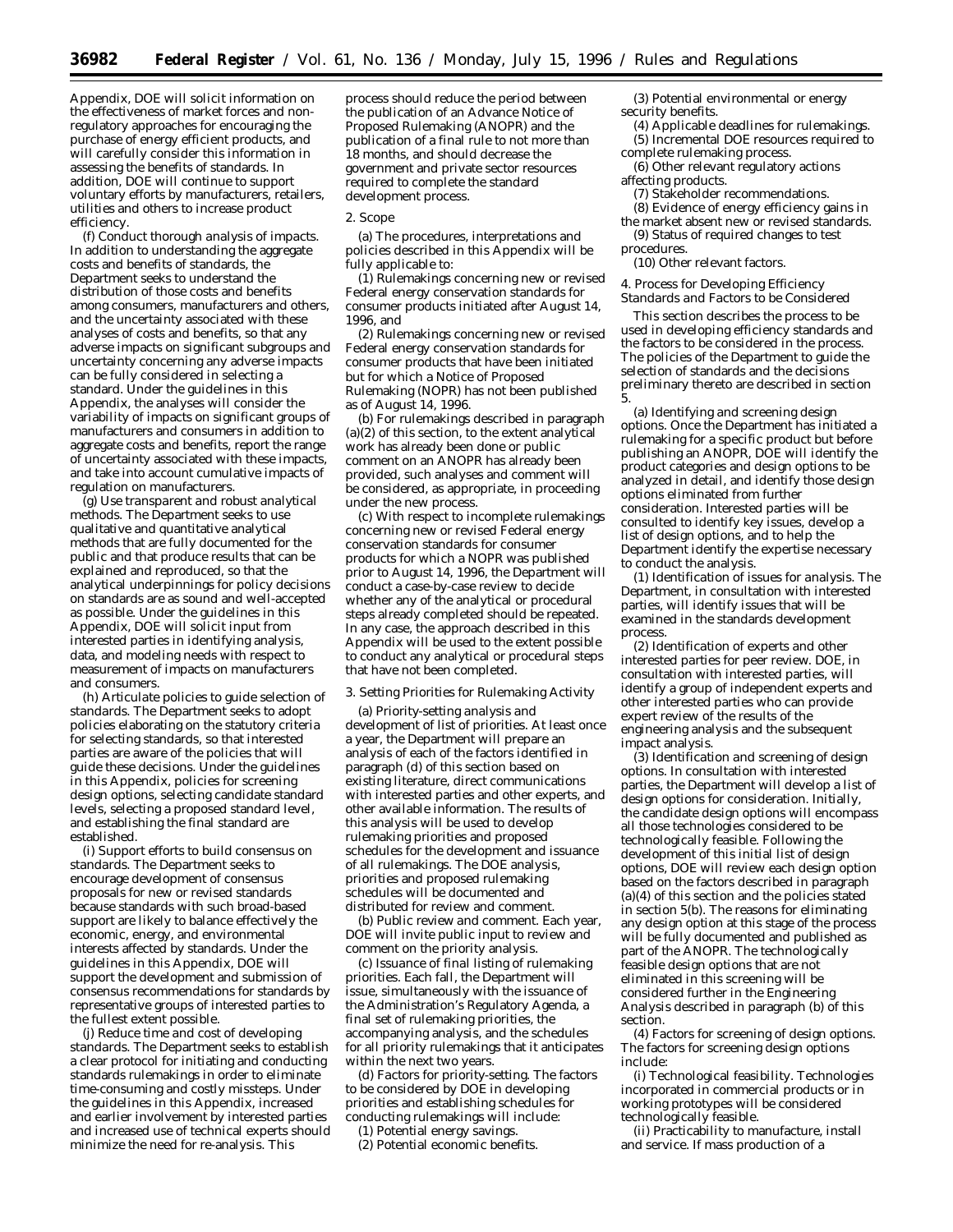technology in commercial products and reliable installation and servicing of the technology could be achieved on the scale necessary to serve the relevant market at the time of the effective date of the standard, then that technology will be considered practicable to manufacture, install and service.

(iii) Adverse Impacts on Product Utility or Product Availability.

(iv) Adverse Impacts on Health or Safety. (5) *Selection of contractors.* Using the specifications of necessary contractor expertise developed in consultation with interested parties, DOE will select appropriate contractors, subcontractors, and as necessary, expert consultants to perform the engineering analysis and the impact analysis.

(b) *Engineering analysis of design options and selection of candidate standard levels.* After design options are identified and screened, DOE will perform the engineering analysis and the benefit/cost analysis and select the candidate standard levels based on these analyses. The results of the analyses will be published in a Technical Support Document (TSD) to accompany the ANOPR.

(1) *Identification of engineering analytical methods and tools.* DOE, in consultation with outside experts, will select the specific engineering analysis tools (or multiple tools, if necessary to address uncertainty) to be used in the analysis of the design options identified as a result of the screening analysis.

(2) *Engineering and life-cycle cost analysis of design options.* The DOE and its contractor will perform engineering and life-cycle cost analyses of the design options.

(3) *Review by expert group and stakeholders.* The results of the engineering and life-cycle cost analyses will be distributed for review by experts and interested parties. If appropriate, a public workshop will be conducted to review these results. The analyses will be revised as appropriate on the basis of this input.

(4) *New information relating to the factors used for screening design options.* If further information or analysis leads to a determination that a design option, or a combination of design options, has unacceptable impacts based on the policies stated in section 5(b), that design option or combination of design options will not be included in a candidate standard level.

(5) *Selection of candidate standard levels.* Based on the results of the engineering and life-cycle cost analysis of design options and the policies stated in section  $\bar{5}$ (c), DOE will select the candidate standard levels for further analysis.

(c) *Advance Notice of Proposed Rulemaking.*

(1) *Documentation of decisions on candidate standard selection.* (i) If the screening analysis indicates that continued development of a standard is appropriate, the Department will publish an ANOPR in the **Federal Register** and will distribute a draft TSD containing the analyses performed to this point. The ANOPR will specify candidate standard levels but will not propose a particular standard. The ANOPR will also include the preliminary analysis of

consumer life-cycle costs, national net present value, and energy impacts for the candidate standard levels based on the engineering analysis.

(ii) If the preliminary analysis indicates that no candidate standard level is likely to meet the criteria specified in law, that conclusion will be announced. In such cases, the Department may decide to proceed with a rulemaking that proposes not to adopt new or amended standards, or it may suspend the rulemaking and conclude that further action on such standards should be assigned a low priority under section 3.

(2) *Public comment and hearing.* There will be 75 days for public comment on the ANOPR with at least one public hearing or workshop.

(3) *Revisions based on comments.* Based on consideration of the comments received, any necessary changes to the engineering analysis or the candidate standard levels will be made.

If major changes are required at this stage, interested parties and experts will be given an opportunity to review the revised analysis.

(d) *Analysis of impacts and selection of proposed standard level.* After the ANOPR, economic analyses of the impacts of the candidate standard levels will be conducted. The Department will propose updated standards based on the results of the impact analysis.

(1) *Identification of issues for analysis.* The Department, in consultation with interested parties, will identify issues that will be examined in the impacts analysis.

(2) *Identification of analytical methods and tools.* DOE, in consultation with outside experts, will select the specific economic analysis tools (or multiple tools if necessary to address uncertainty) to be used in the analysis of the candidate standard levels.

(3) *Analysis of impacts.* DOE will conduct the analysis of the impacts of candidate standard levels including analysis of the factors described in paragraphs (d)(7)(ii)– (viii) of this section.

(4) *Review by expert group and stakeholders.* The results of the analysis of impacts will be distributed for review by experts and interested parties. If appropriate, a public workshop will be conducted to review these results. The analysis will be revised as appropriate on the basis of this input.

(5) *Efforts to develop consensus among stakeholders.* If a representative group of interested parties undertakes to develop joint recommendations to the Department on standards, DOE will consider deferring its impact analysis until these discussions are completed or until participants in the efforts indicate that they are unable to reach a timely agreement.

(6) *Selection of proposed standard level based on analysis of impacts.* On the basis of the analysis of the factors described in paragraph (d)(7) of this section and the policies stated in section 5(e), DOE will select a proposed standard level.

(7) *Factors to be considered in selecting a proposed standard.* The factors to be considered in selection of a proposed standard include:

(i) Consensus stakeholder recommendations.

(ii) Impacts on manufacturers. The analysis of manufacturer impacts will include: Estimated impacts on cash flow; assessment of impacts on manufacturers of specific categories of products and small manufacturers; assessment of impacts on manufacturers of multiple product-specific Federal regulatory requirements, including efficiency standards for other products and regulations of other agencies; and impact on manufacturing capacity, plant closures, and loss of capital investment.

(iii) Impacts on consumers. The analysis of consumer impacts will include: Estimated impacts on consumers based on national average energy prices and energy usage; assessments of impacts on subgroups of consumers based on major regional differences in usage or energy prices and significant variations in installation costs or performance; sensitivity analyses using high and low discount rates and high and low energy price forecasts; consideration of changes to product utility and other impacts of likely concern to all or some consumers, based to the extent practicable on direct input from consumers; estimated life-cycle cost with sensitivity analysis; and consideration of the increased first cost to consumers and the time required for energy cost savings to pay back these first costs.

(iv) Impacts on competition. (v) Impacts on utilities. The analysis of utility impacts will include estimated

marginal impacts on electric and gas utility costs and revenues.

(vi) National energy, economic and employment impacts. The analysis of national energy, economic and employment impacts will include: Estimated energy savings by fuel type; estimated net present value of benefits to all consumers; and estimates of the direct and indirect impacts on employment by appliance manufacturers, relevant service industries, energy suppliers and the economy in general.

(vii) Impacts on the environment and energy security. The analysis of environmental and energy security impacts will include estimated impacts on emissions of carbon and relevant criteria pollutants, impacts on pollution control costs, and impacts on oil use.

(viii) Impacts of non-regulatory approaches. The analysis of energy savings and consumer impacts will incorporate an assessment of the impacts of market forces and existing voluntary programs in promoting product efficiency, usage and related characteristics in the absence of updated efficiency standards.

(ix) New information relating to the factors used for screening design options.

(e) *Notice of Proposed Rulemaking.*

(1) *Documentation of decisions on proposed standard selection.* The Department will publish a NOPR in the **Federal Register** that proposes standard levels and explains the basis for the selection of those proposed levels, and will distribute a draft TSD documenting the analysis of impacts. As required by  $\overline{S}$  325(p)(2) of EPCA, the NOPR also will describe the maximum improvement in energy efficiency or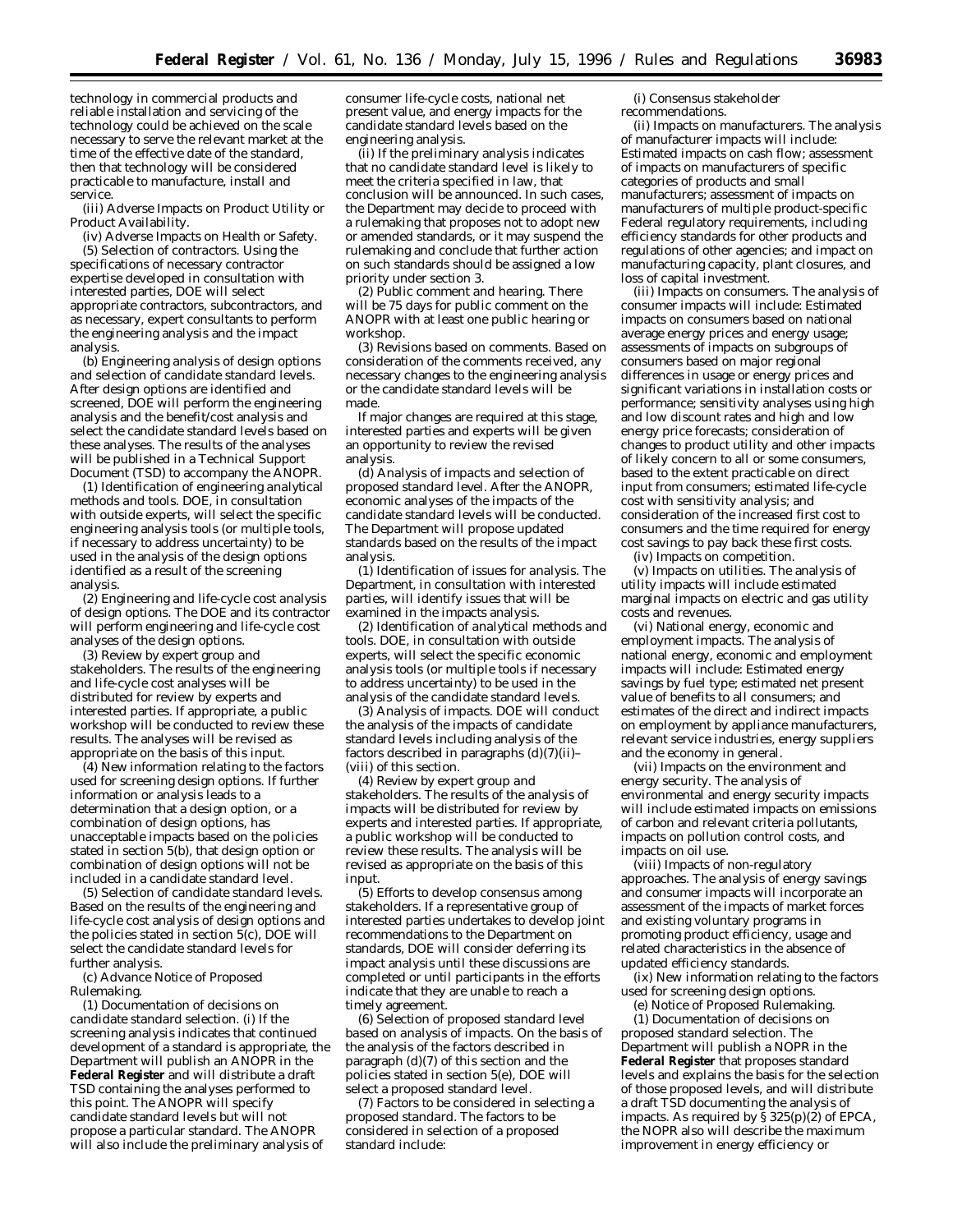maximum reduction in energy use that is technologically feasible and, if the proposed standards would not achieve these levels, the reasons for proposing different standards.

(2) *Public comment and hearing.* There will be 75 days for public comment on the NOPR, with at least one public hearing or workshop.

(3) *Revisions to impact analyses and selection of final standard.* Based on the public comments received and the policies stated in section 5(f), DOE will review the proposed standard and impact analyses, and make modifications as necessary. If major changes to the analyses are required at this stage, interested parties and experts will be given an opportunity to review the revised analyses.

(f) *Notice of Final Rulemaking.* The Department will publish a Notice of Final Rulemaking in the **Federal Register** that promulgates standard levels and explains the basis for the selection of those standards, accompanied by a final TSD.

## *5. Policies on Selection of Standards.*

(a) *Purpose.* (1) Section 4 describes the process that will be used to consider new or revised energy efficiency standards and lists a number of factors and analyses that will be considered at specified points in the process. Department policies concerning the selection of new or revised standards, and decisions preliminary thereto, are described in this section.

These policies are intended to elaborate on the statutory criteria provided in section 325 of the EPCA, 42 U.S.C. 6295.

(2) The policies described below are intended to provide guidance for making the determinations required by EPCA. This statement of policy is not intended to preclude consideration of any information pertinent to the statutory criteria. The Department will consider all pertinent information in determining whether a new or revised standard is consistent with the statutory criteria. Moreover, the Department will not be guided by a policy in this section if, in the particular circumstances presented, such a policy would lead to a result inconsistent with the criteria in section 325 of EPCA.

(b) *Screening design options.* Section 4(a)(4) lists factors to be considered in screening design options. These factors will be considered as follows in determining whether a design option will receive any further consideration:

(1) *Technological feasibility.* Technologies that are not incorporated in commercial products or in working prototypes will not be considered further.

(2) *Practicability to manufacture, install and service.* If it is determined that mass production of a technology in commercial products and reliable installation and servicing of the technology could not be achieved on the scale necessary to serve the relevant market at the time of the effective date of the standard, then that technology will not be considered further.

(3) *Impacts on product utility to consumers.* If a technology is determined to have significant adverse impact on the utility of the product to significant subgroups of

consumers, or result in the unavailability of any covered product type with performance characteristics (including reliability), features, sizes, capacities, and volumes that are substantially the same as products generally available in the U.S. at the time, it will not be considered further.

(4) *Safety of technologies.* If it is determined that a technology will have significant adverse impacts on health or safety, it will not be considered further.

(c) *Identification of candidate standard levels.* Based on the results of the engineering and cost and benefit analyses of design options, DOE will identify the candidate standard levels for further analysis. Candidate standard levels will be selected as follows:

(1) *Costs and savings of design options.* Design options which have payback periods that exceed the average life of the product or which cause life-cycle cost increases relative to the base case, using typical fuel costs, usage and discount rates, will not be used as the basis for candidate standard levels.

(2) *Further information on factors used for screening design options.* If further information or analysis leads to a determination that a design option, or a combination of design options, has unacceptable impacts under the policies stated in paragraph (b) of this section, that design option or combination of design options will not be included in a candidate standard level.

(3) *Selection of candidate standard levels.* Candidate standard levels, which will be identified in the ANOPR and on which impact analyses will be conducted, will be based on the remaining design options.

(i) The range of candidate standard levels will typically include:

(A) The most energy efficient combination of design options;

(B) The combination of design options with the lowest life-cycle cost; and

(C) A combination of design options with a payback period of not more than three years.

(ii) Candidate standard levels that incorporate noteworthy technologies or fill in large gaps between efficiency levels of other candidate standard levels also may be selected.

(d) *Advance notice of proposed rulemaking.* New information provided in public comments on the ANOPR will be considered to determine whether any changes to the candidate standard levels are needed before proceeding to the analysis of impacts. This review, and any appropriate adjustments, will be based on the policies in paragraph (c) of this section.

(e) *Selection of proposed standard.* Based on the results of the analysis of impacts, DOE will select a standard level to be proposed for public comment in the NOPR. Section 4(d)(7) lists the factors to be considered in selecting a proposed standard level. Section  $325(0)(2)(A)$  of EPCA provides that any new or revised standard must be designed to achieve the maximum improvement in energy efficiency that is determined to be technologically feasible and economically justified.

(1) *Statutory policies.* The fundamental policies concerning selection of standards are

established in the EPCA, including the following:

(i) A candidate standard level will not be proposed or promulgated if the Department determines that it is not technologically feasible and economically justified. See EPCA section  $325(0)(3)(B)$ . A standard level is economically justified if the benefits exceed the burdens. See EPCA section  $325(o)(2)(B)(i)$ . A standard level is rebuttably presumed to be economically justified if the payback period is three years or less. See EPCA section 325(o)(2)(B)(iii).

(ii) If the Department determines that a standard level is likely to result in the unavailability of any covered product type with performance characteristics (including reliability), features, sizes, capacities, and volumes that are substantially the same as products generally available in the U.S. at the time, that standard level will not be proposed. See EPCA section 325(o)(4).

(iii) If the Department determines that a standard level would not result in significant conservation of energy, that standard level will not be proposed. See EPCA section  $325<sub>(o)</sub>(3)(B)$ .

(2) *Selection of proposed standard on the basis of consensus stakeholder recommendations.* Development of consensus proposals for new or revised standards is an effective mechanism for balancing the economic, energy, and environmental interests affected by standards. Thus, notwithstanding any other policy on selection of proposed standards, a consensus recommendation on an updated efficiency level submitted by a group that represents all interested parties will be proposed by the Department if it is determined to meet the statutory criteria.

(3) *Considerations in assessing economic justification.*

(i) The following policies will guide the application of the economic justification criterion in selecting a proposed standard:

(A) If the Department determines that a candidate standard level would result in a negative return on investment for the industry, would significantly reduce the value of the industry, or would cause significant adverse impacts to a significant subgroup of manufacturers (including small manufacturing businesses), that standard level will be presumed not to be economically justified unless the Department determines that specifically identified expected benefits of the standard would outweigh this and any other expected adverse effects.

(B) If the Department determines that a candidate standard level would be the direct cause of plant closures, significant losses in domestic manufacturer employment, or significant losses of capital investment by domestic manufacturers, that standard level will be presumed not to be economically justified unless the Department determines that specifically identified expected benefits of the standard would outweigh this and any other expected adverse effects.

(C) If the Department determines that a candidate standard level would have a significant adverse impact on the environment or energy security, that standard level will be presumed not to be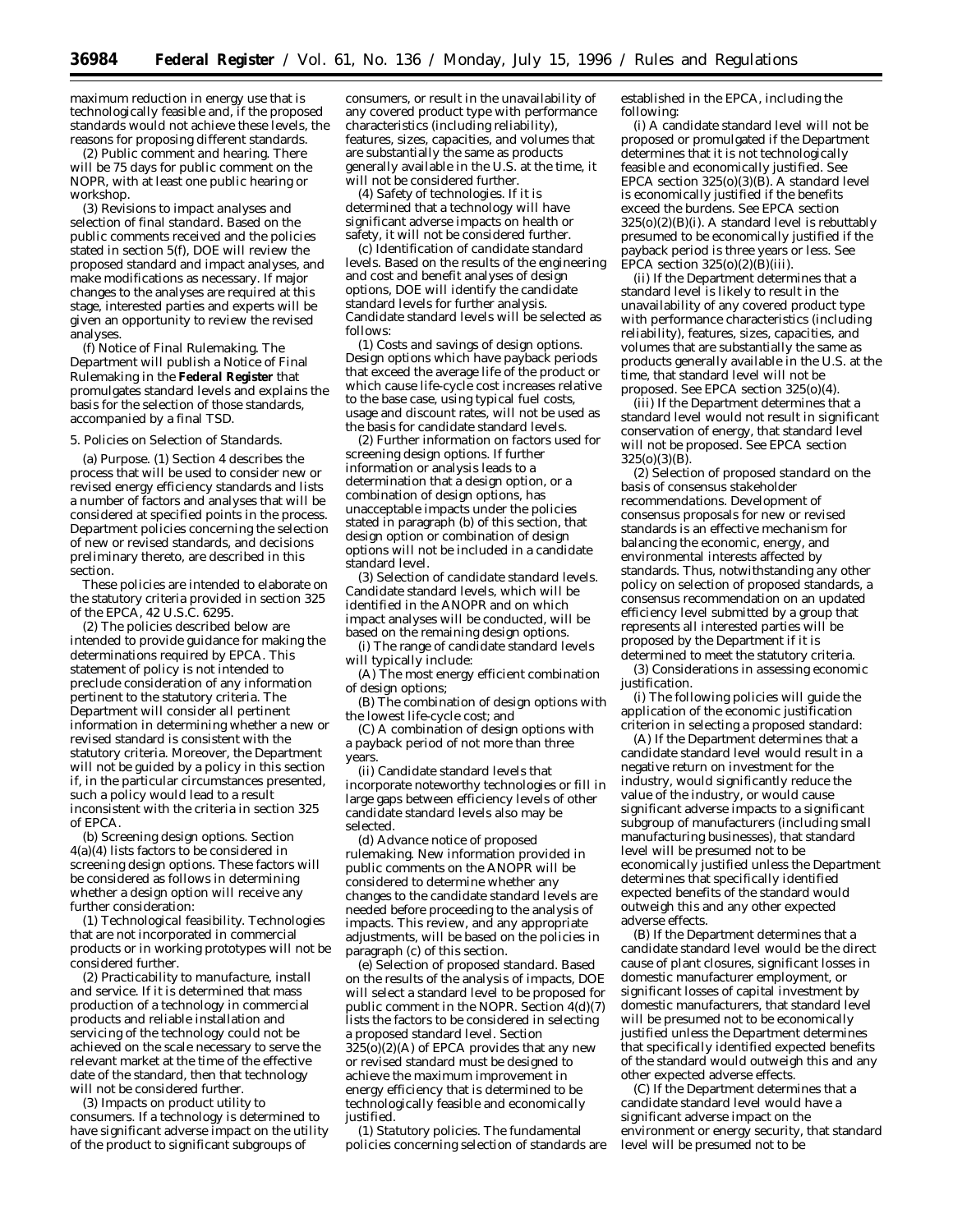economically justified unless the Department determines that specifically identified expected benefits of the standard would outweigh this and any other expected adverse effects.

(D) If the Department determines that a candidate standard level would not result in significant energy conservation relative to non-regulatory approaches, that standard level will be presumed not to be economically justified unless the Department determines that other specifically identified expected benefits of the standard would outweigh the expected adverse effects.

(E) If the Department determines that a candidate standard level is not consistent with the policies relating to practicability to manufacture, consumer utility, or safety in paragraphs (b) (2), (3) and (4) of this section, that standard level will be presumed not to be economically justified unless the Department determines that specifically identified expected benefits of the standard would outweigh this and any other expected adverse effects.

(F) If the Department determines that a candidate standard level is not consistent with the policies relating to consumer costs in paragraph (c)(1) of this section, that standard level will be presumed not to be economically justified unless the Department determines that specifically identified expected benefits of the standard would outweigh this and any other expected adverse effects.

(G) If the Department determines that a candidate standard level will have significant adverse impacts on a significant subgroup of consumers (including low-income consumers), that standard level will be presumed not to be economically justified unless the Department determines that specifically identified expected benefits of the standard would outweigh this and any other expected adverse effects.

(H) If the Department or the Department of Justice determines that a candidate standard level would have significant anticompetitive effects, that standard level will be presumed not to be economically justified unless the Department determines that specifically identified expected benefits of the standard would outweigh this and any other expected adverse effects.

(ii) The basis for a determination that triggers any presumption in paragraph  $(e)(3)(i)$  of this section and the basis for a determination that an applicable presumption has been rebutted will be supported by substantial evidence in the record and the evidence and rationale for making these determinations will be explained in the NOPR.

(iii) If none of the policies in paragraph (e)(3)(i) of this section is found to be dispositive, the Department will determine whether the benefits of a candidate standard level exceed the burdens considering all the pertinent information in the record.

(f) *Selection of a final standard.* New information provided in the public comments on the NOPR and any analysis by the Department of Justice concerning impacts on competition of the proposed standard will be considered to determine whether any change to the proposed standard level is

needed before proceeding to the final rule. The same policies used to select the proposed standard level, as described in section 5(e) above, will be used to guide the selection of the final standard level.

#### *6. Effective Date of a Standard*

The effective date for new or revised standards will be established so that the period between the publication of the final rule and the effective date is not less than any period between the dates for publication and effective date provided for in EPCA. The effective date of any revised standard will be established so that the period between the effective date of the prior standard and the effective date of such revised standard is not less than period between the two effective dates provided for in EPCA.

### *7. Test Procedures*

(a) *Identifying the need to modify test procedures.* DOE, in consultation with interested parties, experts, and the National Institute of Standards and Technology, will attempt to identify any necessary modifications to established test procedures when initiating the standards development process.

(b) *Developing and proposing revised test procedures.* Needed modifications to test procedures will be identified in consultation with experts and interested parties early in the screening stage of the standards development process. Any necessary modifications will be proposed before issuance of an ANOPR in the standards development process.

(c) *Issuing final test procedure modification.* Final, modified test procedures will be issued prior to the NOPR on proposed standards.

(d) *Effective date of modified test procedures.* If required only for the evaluation and issuance of updated efficiency standards, modified test procedures typically will not go into effect until the effective date of updated standards.

### *8. Joint Stakeholder Recommendations*

(a) *Joint recommendations.* Consensus recommendations, and supporting analyses, submitted by a representative group of interested parties will be given substantial weight by DOE in the development of a proposed rule. See section 5(e)(2). If the supporting analyses provided by the group addresses all of the statutory criteria and uses valid economic assumptions and analytical methods, DOE expects to use this supporting analyses as the basis of a proposed rule. The proposed rule will explain any deviations from the consensus recommendations from interested parties.

(b) *Breadth of participation.* Joint recommendations will be of most value to the Department if the participants are reasonably representative of those interested in the outcome of the standards development process, including manufacturers, consumers, utilities, states and representatives of environmental or energy efficiency interest groups.

(c) *DOE support of consensus development, including impact analyses.* In order to facilitate such consensus development, DOE will make available, upon request, appropriate technical and legal support to the group and will provide copies of all relevant public documents and analyses. The Department also will consider any requests for its active participation in such discussions, recognizing that the procedural requirements of the Federal Advisory Committee Act may apply to such participation.

#### *9. Principles for the Conduct of Engineering Analysis*

(a) The purpose of the engineering analysis is to develop the relationship between efficiency and cost of the subject product. The Department will use the most appropriate means available to determine the efficiency/cost relationship, including an overall system approach or engineering modeling to predict the improvement in efficiency that can be expected from individual design options as discussed in the paragraphs below. From this efficiency/cost relationship, measures such as payback, life cycle cost, and energy savings can be developed. The Department, in consultation with interested parties, will identify issues that will be examined in the engineering analysis and the types of specialized expertise that may be required. With these specifications, DOE will select appropriate contractors, subcontractors, and expert consultants, as necessary, to perform the engineering analysis and the impact analysis. Also, the Department will consider data, information and analyses received from interested parties for use in the analysis wherever feasible.

(b) The engineering analysis begins with the list of design options developed in consultation with the interested parties as a result of the screening process. In consultation with the technology/industry expert peer review group, the Department will establish the likely cost and performance improvement of each design option. Ranges and uncertainties of cost and performance will be established, although efforts will be made to minimize uncertainties by using measures such as test data or component or material supplier information where available. Estimated uncertainties will be carried forward in subsequent analyses. The use of quantitative models will be supplemented by qualitative assessments as appropriate.

(c) The next step includes identifying, modifying or developing any engineering models necessary to predict the efficiency impact of any one or combination of design options on the product. A base case configuration or starting point will be established as well as the order and combination/blending of the design options to be evaluated. The DOE, utilizing expert consultants, will then perform the engineering analysis and develop the cost efficiency curve for the product. The cost efficiency curve and any necessary models will be subject to peer review before being issued with the ANOPR.

#### *10. Principles for the Analysis of Impacts on Manufacturers*

(a) *Purpose.* The purpose of the manufacturer analysis is to identify the likely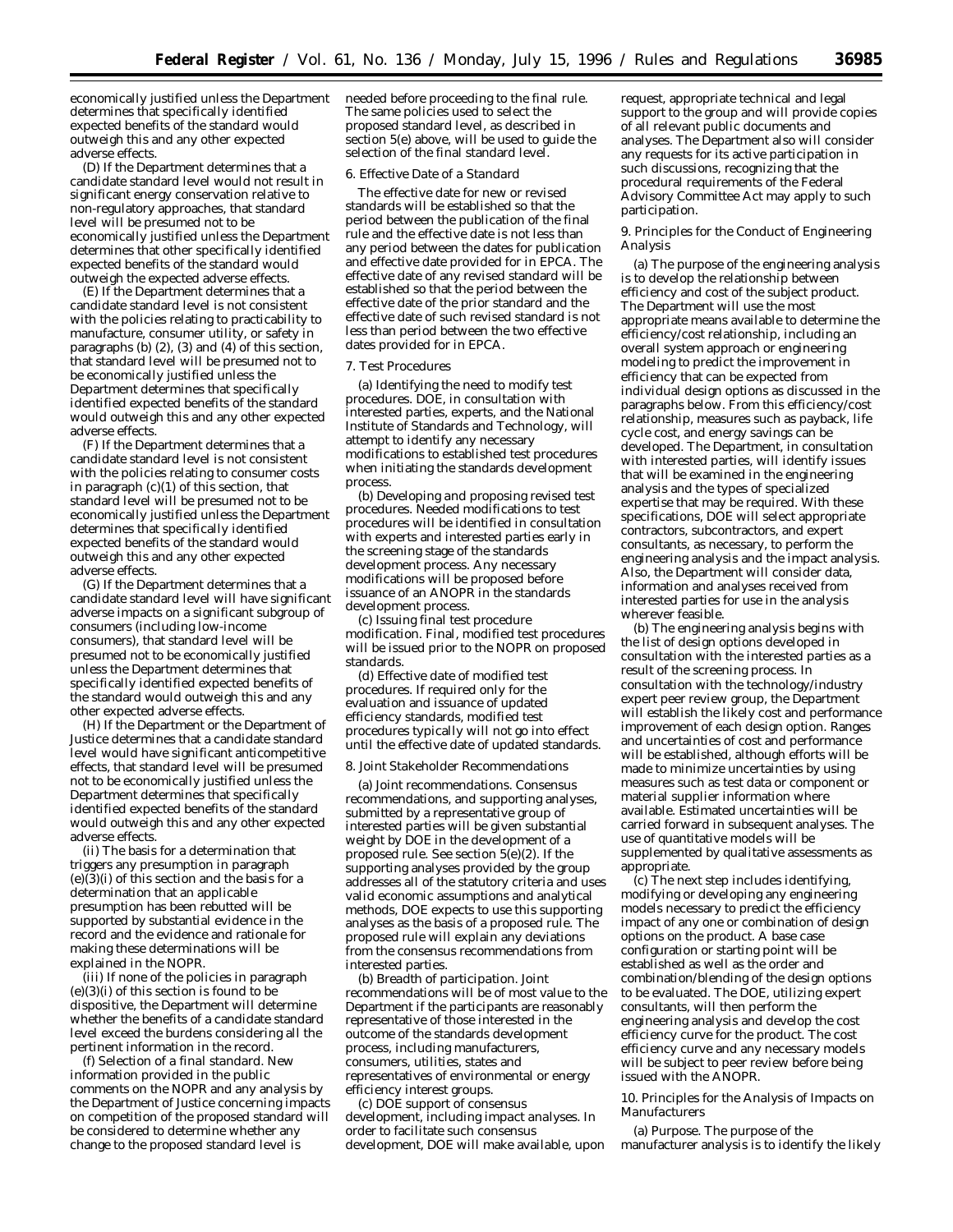impacts of efficiency standards on manufacturers. The Department will analyze the impact of standards on manufacturers with substantial input from manufacturers and other interested parties. The use of quantitative models will be supplemented by qualitative assessments by industry experts. This section describes the principles that will be used in conducting future manufacturing impact analysis.

(b) *Issue identification.* In the impact analysis stage (section 4(d)), the Department, in consultation with interested parties, will identify issues that will require greater consideration in the detailed manufacturer impact analysis. Possible issues may include identification of specific types or groups of manufacturers and concerns over access to technology. Specialized contractor expertise, empirical data requirements, and analytical tools required to perform the manufacturer impact analysis also would be identified at this stage.

(c) *Industry characterization.* Prior to initiating detailed impact studies, the Department will seek input on the present and past industry structure and market characteristics. Input on the following issues will be sought:

(1) Manufacturers and their relative market shares;

(2) Manufacturer characteristics, such as whether manufacturers make a full line of models or serve a niche market;

(3) Trends in the number of manufacturers;

(4) Financial situation of manufacturers;

(5) Trends in product characteristics and

retail markets; and

(6) Identification of other relevant regulatory actions and a description of the nature and timing of any likely impacts.

(d) *Cost impacts on manufacturers.* The costs of labor, material, engineering, tooling, and capital are difficult to estimate, manufacturer-specific, and usually proprietary. The Department will seek input from interested parties on the treatment of cost issues. Manufacturers will be encouraged to offer suggestions as to possible sources of data and appropriate data collection methodologies. Costing issues to be addressed include:

(1) Estimates of total cost impacts, including product-specific costs (based on cost impacts estimated for the engineering analysis) and front-end investment/ conversion costs for the full range of product models.

(2) Range of uncertainties in estimates of average cost, considering alternative designs and technologies which may vary cost impacts and changes in costs of material, labor and other inputs which may vary costs.

(3) Variable cost impacts on particular types of manufacturers, considering factors such as atypical sunk costs or characteristics of specific models which may increase or decrease costs.

(e) *Impacts on product sales, features, prices and cost recovery.* In order to make manufacturer cash flow calculations, it is necessary to predict the number of products sold and their sale price. This requires an assessment of the likely impacts of price changes on the number of products sold and on typical features of models sold. Past

analyses have relied on price and shipment data generated by economic models. The Department will develop additional estimates of prices and shipments by drawing on multiple sources of data and experience including: actual shipment and pricing experience, data from manufacturers, retailers and other market experts, financial models, and sensitivity analyses. The possible impacts of candidate standard levels on consumer choices among competing fuels will be explicitly considered where relevant.

(f) *Measures of impact.* The manufacturer impact analysis will estimate the impacts of candidate standard levels on the net cash flow of manufacturers. Computations will be performed for the industry as a whole and for typical and atypical manufacturers. The exact nature and the process by which the analysis will be conducted will be determined by DOE, in conjunction with interested parties. Impacts to be analyzed include:

 $(1)$  Industry net present value, with sensitivity analyses based on uncertainty of costs, sales prices and sales volumes;

(2) Cash flows, by year;

(3) Other measures of impact, such as revenue, net income and return on equity, as appropriate;

The characteristics of atypical manufacturers worthy of special consideration will be determined in consultation with manufacturers and other interested parties and may include: manufacturers incurring higher or lower than average costs; and manufacturers experiencing greater or fewer adverse impacts on sales. Alternative scenarios based on other methods of estimating cost or sales impacts also will be performed, as needed.

(g) *Cumulative impacts of other Federal regulatory actions.* (1) The Department will recognize and seek to mitigate the overlapping effects on manufacturers of new or revised DOE standards and other regulatory actions affecting the same products. DOE will analyze and consider the impact on manufacturers of multiple product-specific regulatory actions. These factors will be considered in setting rulemaking priorities, assessing manufacturer impacts of a particular standard, and establishing the effective date for a new or revised standard. In particular, DOE will seek to propose effective dates for new or revised standards that are appropriately coordinated with other regulatory actions to mitigate any cumulative burden.

(2) If the Department determines that a proposed standard would impose a significant impact on product manufacturers within three years of the effective date of another DOE standard that imposes significant impacts on the same manufacturers (or divisions thereof, as appropriate), the Department will, in addition to evaluating the impact on manufacturers of the proposed standard, assess the joint impacts of both standards on manufacturers.

(3) If the Department is directed to establish or revise standards for products that are components of other products subject to standards, the Department will consider the interaction between such standards in setting rulemaking priorities and assessing

manufacturer impacts of a particular standard. The Department will assess, as part of the engineering and impact analyses, the cost of components subject to efficiency standards.

(h) *Summary of quantitative and qualitative assessments.* The summary of quantitative and qualitative assessments will contain a description and discussion of uncertainties. Alternative estimates of impacts, resulting from the different potential scenarios developed throughout the analysis, will be explicitly presented in the final analysis results.

(i) *Key modeling and analytical tools.* In its assessment of the likely impacts of standards on manufacturers, the Department will use models which are clear and understandable, feature accessible calculations, and have assumptions that are clearly explained. As a starting point, the Department will use the Government Regulatory Impact Model (GRIM). The Department will consider any enhancements to the GRIM that are suggested by interested parties. If changes are made to the GRIM methodology, DOE will provide notice and seek public input. The Department will also support the development of economic models for price and volume forecasting. Research required to update key economic data will be considered.

#### *11. Principles for the Analysis of Impacts on Consumers*

(a) *Early consideration of impacts on consumer utility.* The Department will consider at the earliest stages of the development of a standard whether particular design options will lessen the utility of the covered products to the consumer. See section 4(a).

(b) *Impacts on product availability.* The Department will determine, based on consideration of information submitted during the standard development process, whether a proposed standard is likely to result in the unavailability of any covered product type with performance characteristics (including reliability), features, sizes, capacities, and volumes that are substantially the same as products generally available in the U.S. at the time. DOE will not promulgate a standard if it concludes that it would result in such unavailability.

(c) *Department of justice review.* As required by law, the Department will solicit the views of the Justice Department on any lessening of competition that is likely to result from the imposition of a proposed standard and will give the views provided full consideration in assessing economic justification of a proposed standard. In addition, DOE may consult with the Department of Justice at earlier stages in the standards development process to seek to obtain preliminary views on competitive impacts.

(d) *Variation in consumer impacts.* The Department will use regional analysis and sensitivity analysis tools, as appropriate, to evaluate the potential distribution of impacts of candidate standards levels among different subgroups of consumers. The Department will consider impacts on significant segments